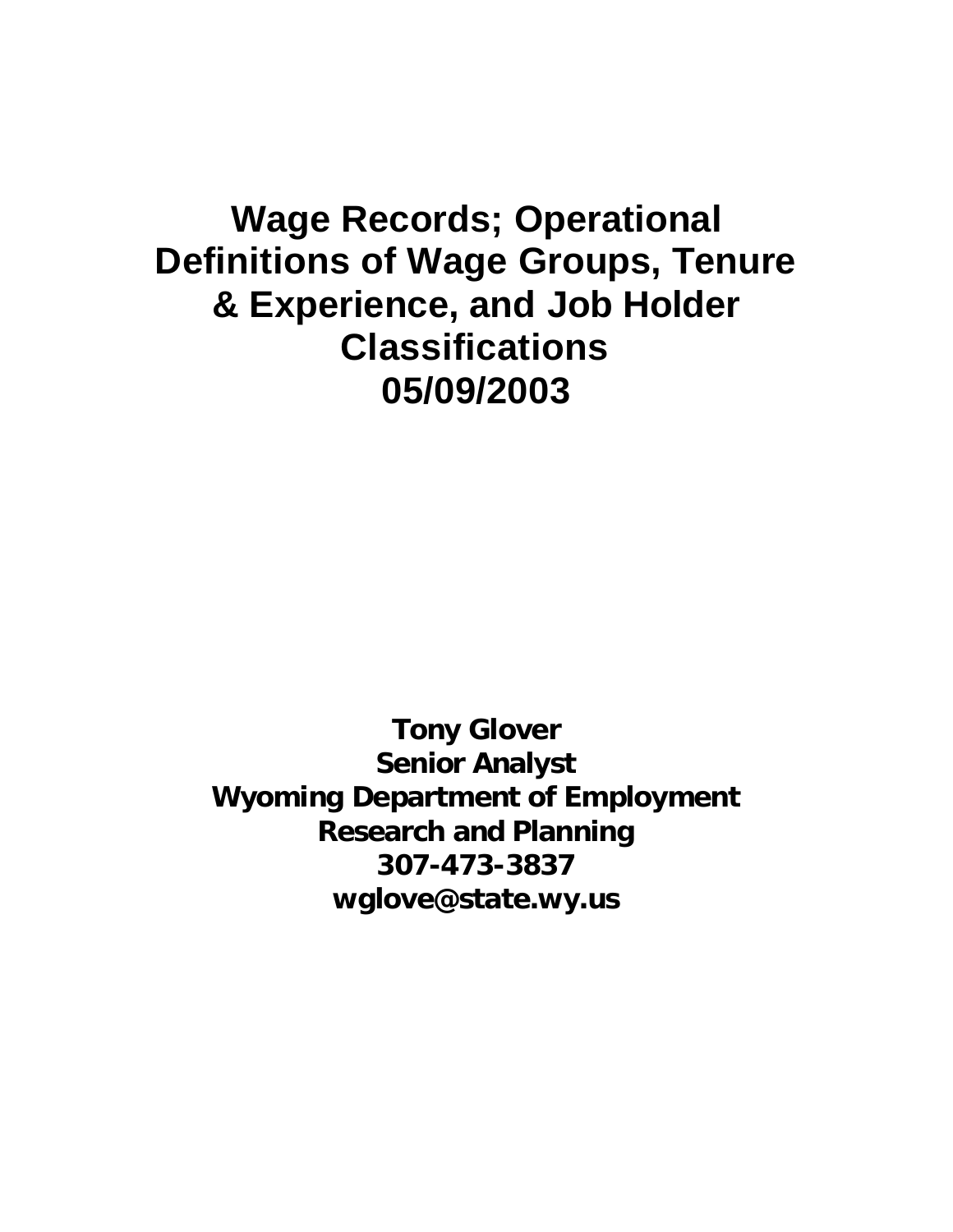| Field Field Name | Type           | Width Nulls |        |                                                           |                     |                              |               |
|------------------|----------------|-------------|--------|-----------------------------------------------------------|---------------------|------------------------------|---------------|
| SSN              | Numeric        |             | 9 No   | <b>Social Security Number</b>                             |                     |                              |               |
| 2 YEAR           | <b>Numeric</b> |             | 4 No   | Year                                                      | Required            | input                        |               |
| 3 QTR            | <b>Numeric</b> |             | 1 No   | Quarter                                                   | Fields to run       | the                          | unning        |
| 4 UI             | Character      |             | 10 No  | <b>Employer's Account Number</b>                          | BLS_Base.prg        |                              |               |
| 5 WAGES          | <b>Numeric</b> |             | 10 No  | Wages paid by employer to SSN                             |                     | working.dbf                  | after         |
| 6 SIC            | Character      |             | 4 No   | SIC Code                                                  |                     | Constitutes                  |               |
| 7 NAICS          | Character      |             | 6 No   | <b>NAICS Code</b>                                         | Optional Fields     | $\stackrel{\bullet}{\equiv}$ | prg<br>€⊫     |
| 8 OWN            | Character      |             | 1 No   | <b>Ownership Code</b>                                     |                     |                              | Φ             |
| 9 PERIOD         | <b>Numeric</b> |             | $3$ No | Numeric representation of Year and Quarter                |                     |                              | output<br>bas |
| 10 E IN QTR      | <b>Numeric</b> |             | 3 No   | Employer in Quarter (1 paid most wages to SSN, On and On) |                     |                              | sig           |
| <b>11 S NW E</b> | <b>Numeric</b> |             | 3 No   | Quarters until the SSN appears with the employer again    | <b>Fields Added</b> |                              | eq.           |
| 12 S_PW E        | <b>Numeric</b> |             | 3 No   | Quarters since the SSN last appeared with the employer    | by                  |                              | Constitutes   |
| 13 TRAN          | Character      |             | 3 No   | Transaction Type (E-N Entry Newhire, X - Exit, etc)       | BLS Base.prg        |                              |               |
| 14 RUN TEN       | <b>Numeric</b> |             | 3 No   | Running Tenure with the employer                          |                     |                              |               |
| 15 RUN EXP       | <b>Numeric</b> |             | 3 No   | Running Experience with the employer                      |                     |                              |               |
| <b>16 W GRP</b>  | Character      |             | 17 No  | Wage Group (see below)                                    |                     |                              |               |

### **File Descriptions of the input (working.dbf) and output (wr\_base.dbf) running bls\_base.prg**



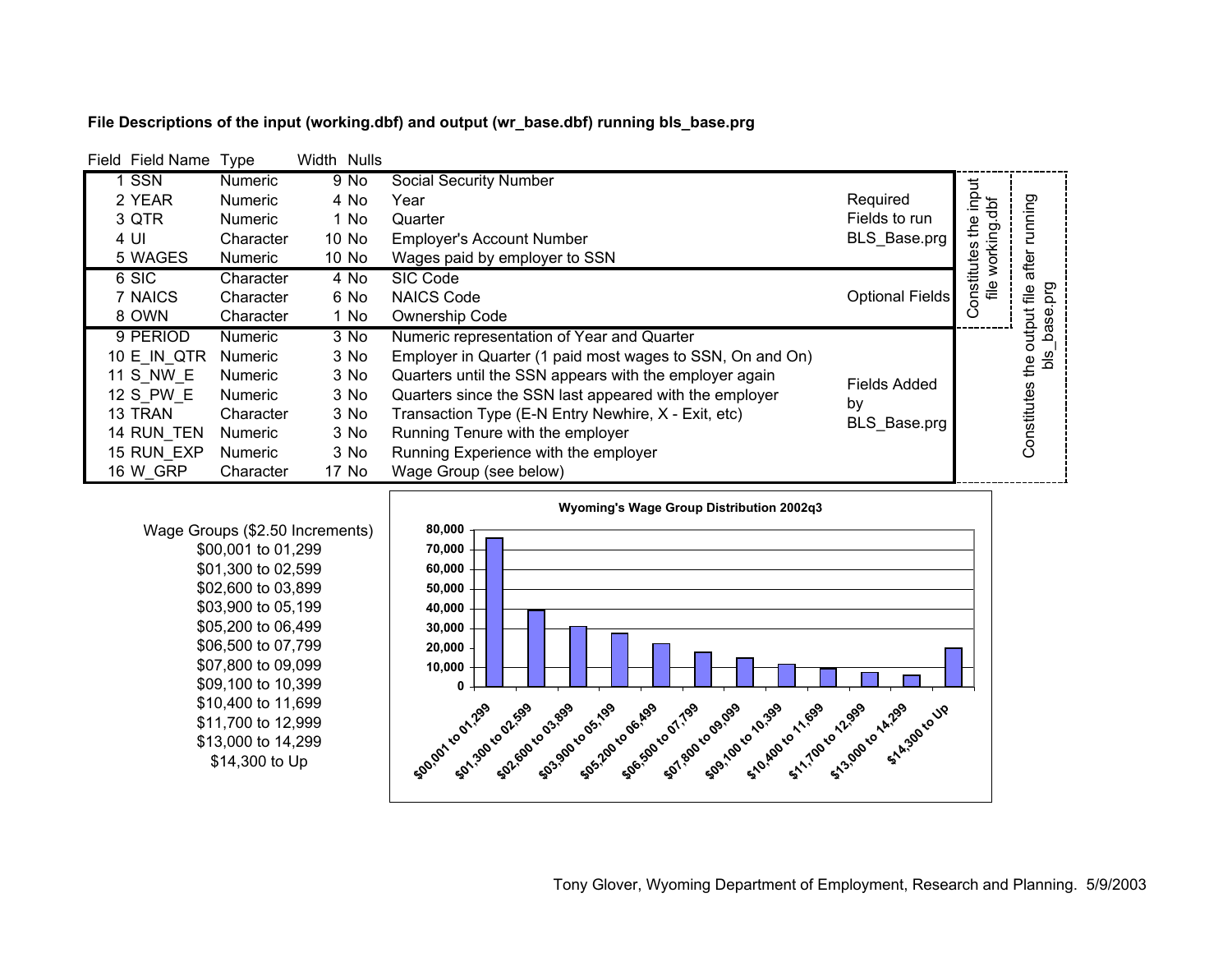## **Conceptual Introduction to Wyoming's Tenure and Experience Definitions**

**Hypothetical Pat Tenure, Experience, and Levels of Analysis** 

|                                                                        |                                                                     |                                | 1995                |                                                                                                  |    |                | 1996                         |                                                                |                     |                     | 1997              |          |
|------------------------------------------------------------------------|---------------------------------------------------------------------|--------------------------------|---------------------|--------------------------------------------------------------------------------------------------|----|----------------|------------------------------|----------------------------------------------------------------|---------------------|---------------------|-------------------|----------|
|                                                                        | Q1                                                                  | Q2                             | Q3                  | Q4                                                                                               | Q1 | Q <sub>2</sub> | Q <sub>3</sub>               | Q4                                                             | Q1                  | Q <sub>2</sub>      | Q <sub>3</sub>    | Q4       |
|                                                                        |                                                                     |                                |                     | <b>Hypothetical Pat's Tenure and Experience with Employers</b><br><b>SSN-With-Employer Level</b> |    |                |                              |                                                                |                     |                     |                   |          |
| <b>A-OK Construction</b>                                               |                                                                     | <b>穴 穴 穴</b>                   |                     |                                                                                                  |    |                |                              | Note 2: Two or more quarters<br>away resets the running tenure |                     |                     |                   |          |
| <b>Tenure with A-OK</b><br><b>Experience with A-OK</b>                 | 1<br>1                                                              | $\mathbf{2}$<br>$\overline{2}$ | 3<br>3              |                                                                                                  |    | value to 1.    |                              |                                                                |                     | 1<br>4              |                   |          |
| <b>Dandy Do Construction</b>                                           |                                                                     |                                |                     |                                                                                                  |    |                |                              |                                                                |                     |                     |                   |          |
| <b>Tenure with Dandy Do</b><br><b>Experience with Dandy Do</b>         |                                                                     |                                | 1<br>1              | 2<br>$\overline{2}$                                                                              |    | 3<br>3         | 4<br>$\overline{\mathbf{4}}$ |                                                                |                     | 1<br>5              | 2<br>6            |          |
| <b>A-Plus Retail Hardware</b>                                          |                                                                     |                                |                     | Note 1: A one-quarter break<br>from an employer does not                                         |    |                |                              |                                                                | 索索索索索               |                     |                   |          |
| <b>Tenure with A-Plus</b><br><b>Experience with A-Plus</b>             |                                                                     |                                |                     | reset the running tenure value.                                                                  |    |                |                              | 1<br>$\mathbf{1}$                                              | 2<br>$\mathfrak{p}$ | 3<br>3              | 4<br>4            | 5<br>5   |
|                                                                        | <b>Hypothetical Pat's Tenure and Experience with the Industries</b> |                                |                     | <b>SSN-With-Industry Level</b>                                                                   |    |                |                              |                                                                |                     |                     |                   |          |
| <b>Construction</b>                                                    |                                                                     | 索索索                            |                     |                                                                                                  |    |                |                              |                                                                |                     |                     |                   |          |
| <b>Tenure with Construction</b><br><b>Experience with Construction</b> | 1<br>1                                                              | $\mathbf{2}$<br>$\overline{2}$ | 3<br>$\overline{3}$ | 4<br>4                                                                                           |    | 5<br>5         | 6<br>6                       |                                                                |                     | 1<br>$\overline{7}$ | $\mathbf{2}$<br>8 |          |
| Retail                                                                 |                                                                     |                                |                     |                                                                                                  |    |                |                              |                                                                | 索索索索                |                     |                   |          |
| <b>Tenure with Retail</b><br><b>Experience with Retail</b>             |                                                                     |                                |                     |                                                                                                  |    |                |                              | 1<br>1                                                         | 2<br>$\mathbf{2}$   | 3<br>3              | 4<br>4            | 5<br>5   |
|                                                                        |                                                                     |                                |                     | <b>Hypothetical Pat's Tenure and Experience with the Market</b><br><b>SSN-With-Market Level</b>  |    |                |                              |                                                                |                     |                     |                   |          |
| <b>Market</b>                                                          |                                                                     | 索索索索                           |                     |                                                                                                  |    |                |                              |                                                                | <b>秦 秦 秦 秦 秦 秦</b>  |                     |                   |          |
| <b>Tenure with Market</b><br><b>Experience with Market</b>             | 1<br>1                                                              | 2<br>$\overline{2}$            | 3<br>3              | 4<br>4                                                                                           |    | 5<br>5         | 6<br>6                       | 7<br>$\overline{7}$                                            | 8<br>8              | 9<br>9              | 10<br>10          | 11<br>11 |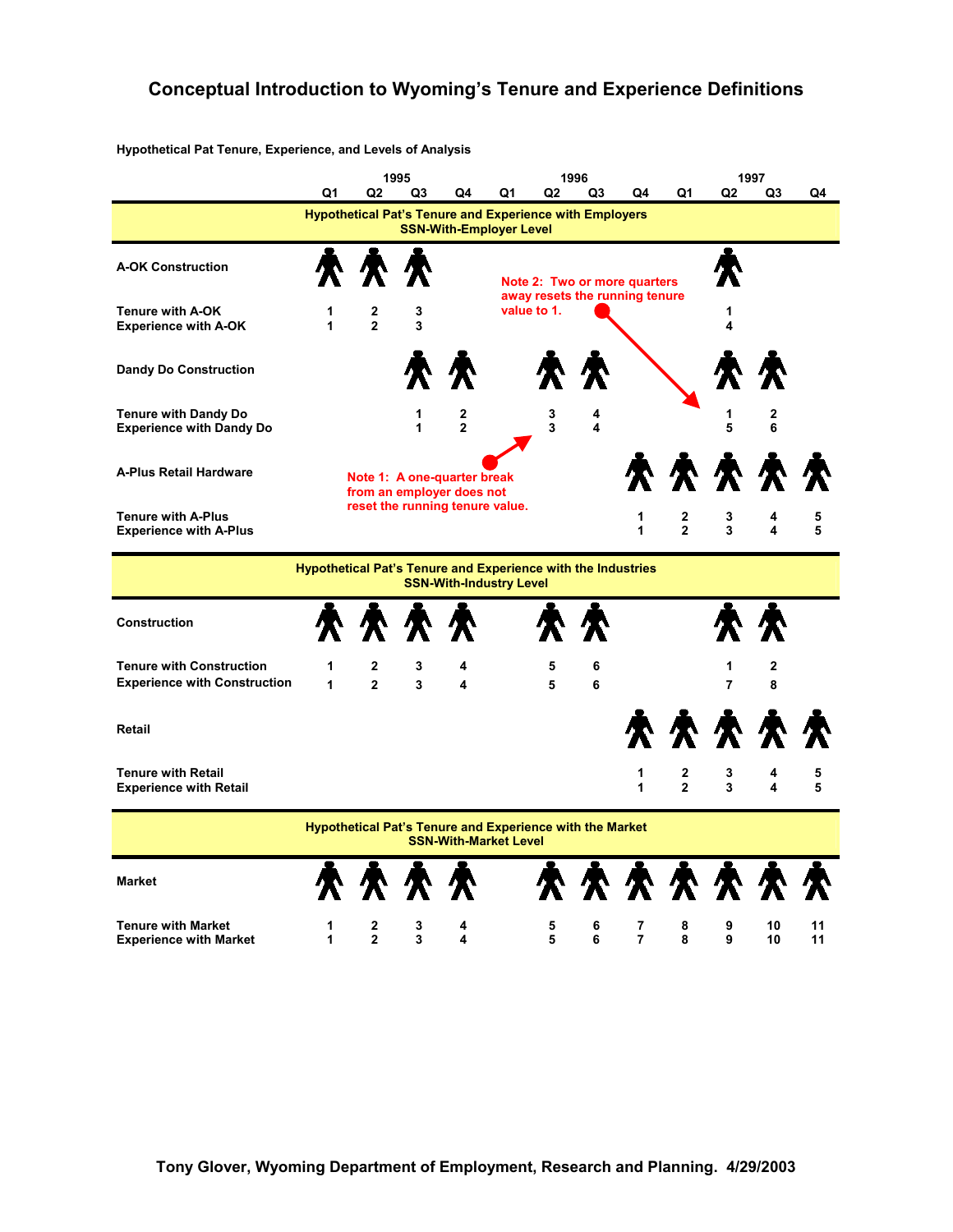## Tenure and Experience Calculations SSN-With-Employer Level

| Step1               | <b>SSN</b> | UI       | <b>YEAR</b> | <b>QTR</b>              | <b>WAGES</b> |               |                |                |                         |
|---------------------|------------|----------|-------------|-------------------------|--------------|---------------|----------------|----------------|-------------------------|
| Order WR on         | pat        | dandy do | 1995        | 3                       | 1000         |               |                |                |                         |
| <b>SSN Asc</b>      | pat        | dandy do | 1995        | 4                       | 1000         |               |                |                |                         |
| UI Asc              | pat        | dandy do | 1996        | 2                       | 1000         |               |                |                |                         |
| Year Asc            | pat        | dandy do | 1996        | 3                       | 1000         |               |                |                |                         |
| <b>Qtr Asc</b>      | pat        | dandy do | 1997        | $\overline{2}$          | 1000         |               |                |                |                         |
|                     | pat        | dandy do | 1997        | 3                       | 1000         |               |                |                |                         |
|                     |            |          |             |                         |              |               |                |                |                         |
| Step 2              | <b>SSN</b> | UI       | <b>YEAR</b> | <b>QTR</b>              | <b>WAGES</b> | <b>PERIOD</b> |                |                |                         |
| <b>Add and Fill</b> | pat        | dandy do | 1995        | 3                       | 1000         | 15            |                |                |                         |
| <b>Period Field</b> | pat        | dandy do | 1995        | $\overline{\mathbf{4}}$ | 1000         | 16            |                |                |                         |
| <b>Numeric</b>      | pat        | dandy do | 1996        | 2                       | 1000         | 18            |                |                |                         |
| Representation      | pat        | dandy do | 1996        | $\overline{\mathbf{3}}$ | 1000         | 19            |                |                |                         |
| of Year and Qtr     | pat        | dandy do | 1997        | $\overline{\mathbf{2}}$ | 1000         | 22            |                |                |                         |
|                     | pat        | dandy do | 1997        | $\overline{\mathbf{3}}$ | 1000         | 23            |                |                |                         |
|                     |            |          |             |                         |              |               |                |                |                         |
| Step 3              |            |          |             |                         |              |               |                |                |                         |
| <b>Add and Fill</b> |            |          |             |                         |              |               |                |                |                         |
| S PW E Field        | <b>SSN</b> | UI       | <b>YEAR</b> | <b>QTR</b>              | <b>WAGES</b> | <b>PERIOD</b> | S PW E         |                |                         |
| (SSN-Previous       | pat        | dandy do | 1995        | 3                       | 1000         | 15            | 0              |                |                         |
| With-               | pat        | dandy do | 1995        | 4                       | 1000         | 16            | 1              |                |                         |
| Employer) the       | pat        | dandy do | 1996        | $\overline{2}$          | 1000         | 18            | $\overline{2}$ |                |                         |
| time in             | pat        | dandy do | 1996        | $\overline{3}$          | 1000         | 19            | 1              |                |                         |
| quarters since      | pat        | dandy do | 1997        | $\mathbf{2}$            | 1000         | 22            | 3              |                |                         |
| the SSN last        | pat        | dandy do | 1997        | 3                       | 1000         | 23            | 1              |                |                         |
| appeared with       |            |          |             |                         |              |               |                |                |                         |
| the employer        |            |          |             |                         |              |               |                |                |                         |
|                     |            |          |             |                         |              |               |                |                |                         |
|                     |            |          |             |                         |              |               |                |                |                         |
| Step 4              | <b>SSN</b> | UI       | <b>YEAR</b> | <b>QTR</b>              | <b>WAGES</b> | <b>PERIOD</b> | S PW E         | <b>TENURE</b>  | <b>EXP</b>              |
| <b>Add and Fill</b> | pat        | dandy do | 1995        | 3                       | 1000         | 15            | 0              | 1              | 1                       |
| <b>Tenure and</b>   | pat        | dandy do | 1995        | 4                       | 1000         | 16            | 1              | $\overline{2}$ | $\overline{2}$          |
| <b>Exp Field</b>    | pat        | dandy do | 1996        | $\overline{2}$          | 1000         | 18            | $\overline{2}$ | 3              | $\overline{\mathbf{3}}$ |
|                     | pat        | dandy do | 1996        | 3                       | 1000         | 19            | 1              | 4              | 4                       |
|                     | pat        | dandy do | 1997        | $\mathbf 2$             | 1000         | 22            | 3              | 1              | $\overline{\mathbf{5}}$ |
|                     | pat        | dandy do | 1997        | 3                       | 1000         | 23            | 1              | $\mathbf{2}$   | $\overline{6}$          |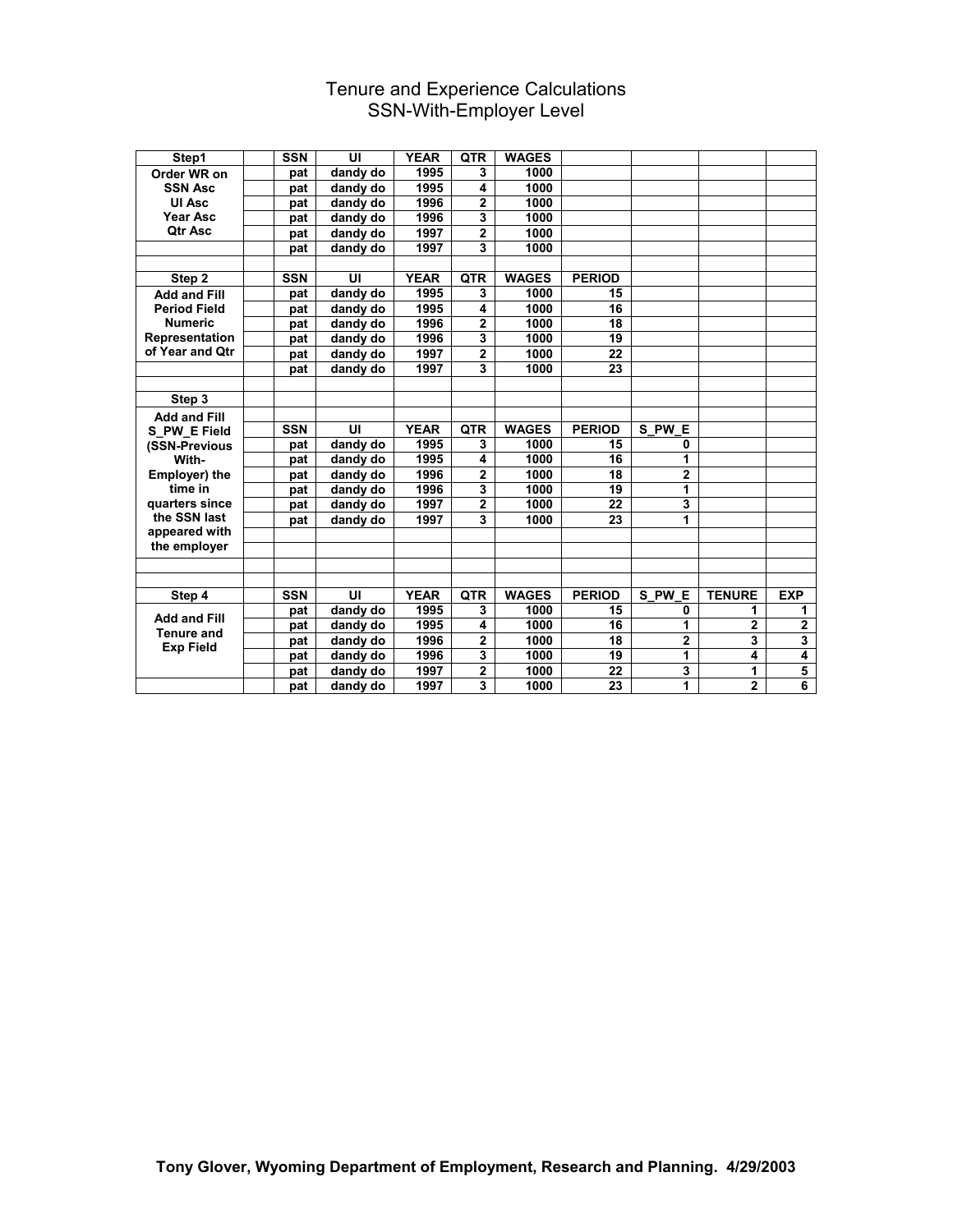**Persons Employed and Average Quarterly Wage by Quarter, Industry, and Tenure with Employer 2002 (SSN-With-Employer Level).**

| <b>First Quarter</b>           |                             |        | $5 yrs +$             | 4 yrs But $< 5$     | 3 yrs But $<$ 4     | 2 yrs But $<$ 3     | 1 yr But $<$ 2       |                     | Less Than 1 Year     |                      |
|--------------------------------|-----------------------------|--------|-----------------------|---------------------|---------------------|---------------------|----------------------|---------------------|----------------------|----------------------|
| Industry                       |                             | Total  | $20 + Q$ trs.         | 16 to 19 Qtrs.      | 12 to 15 Qtrs.      | 8 to 11 Qtrs.       | 4 to 7 Qtrs.         | 3 Qtrs.             | 2 Qtrs.              | 1 Qtrs.              |
| Agriculture, Forestry, Fishing | N and Row %                 | 3,591  | 709 19.7              | 189 5.3             | 264 7.4             | 400 11.1            | 705 19.6             | 285 7.9             | 325 9.1              | 714 19.9             |
|                                | AW\$                        | 4,055  | 6,455                 | 4,866               | 5,013               | 4,583               | 4,138                | 3,086               | 2,560                | 1,790                |
| Mining                         | N and Row %                 | 20,836 | 4,874 23.4            | 1,147 5.5           | 1,803 8.7           | 1,898<br>9.1        | 3,819 18.3           | 1,764 8.5           | 1,898 9.1            | 3,633 17.4           |
|                                | AW\$                        | 12,175 | 16,533                | 16,120              | 15,261              | 12,527              | 11,034               | 8,746               | 7,921                | 8,457                |
| Construction                   | N and Row %                 | 21,094 | 2,691 12.8            | 811 3.8             | 1,081 5.1           | 1,885<br>8.9        | 3,804 18.0           | 2,097 9.9           | 3,106 14.7           | 5,619 26.6           |
|                                | AW\$                        | 5,804  | 10,245                | 8,574               | 7,313               | 6,915               | 5,899                | 5,078               | 4,751                | 3,404                |
| Manufacturing                  | N and Row %                 | 11,205 | 3,884 34.7            | 473 4.2             | 673 6.0             | 1,229 11.0          | 1,679 15.0           | 858 7.7             | 1,135 10.1           | 1,274 11.4           |
|                                | AW\$                        | 8,275  | 12,824                | 8,680               | 7,728               | 8,334               | 6,165                | 4,785               | 3,818                | 3,591                |
| <b>TCPU</b>                    | N and Row %                 | 12,399 | 3,971 32.0            | 613 4.9             | 793 6.4             | 1,318 10.6          | 2,023 16.3           | 920 7.4             | 1,052 8.5            | 1,709 13.8           |
|                                | AW\$                        | 8,045  | 12,033                | 8,651               | 7,885               | 8,018               | 6,515                | 5,362               | 4,687                | 3.976                |
| <b>Wholesale Trade</b>         | N and Row %                 | 8,836  | 2,115 23.9            | 524 5.9             | 633 7.2             | 956 10.8            | 1,662 18.8           | 771 8.7             | 799 9.0              | 1,376 15.6           |
|                                | AW\$                        | 7,751  | 11,506                | 9,063               | 8,639               | 8,436               | 6,993                | 6,173               | 4,864                | 4,073                |
| <b>Retail Trade</b>            | N and Row %                 | 55,035 | 5,850 10.6            | 1,874 3.4           | 2,718 4.9           | 5,585 10.2          | 10,751 19.5          | 6,449 11.7          | 9,057 16.5           | 12,751 23.2          |
|                                | AW\$                        | 3,131  | 6,954                 | 5,845               | 4,744               | 4,244               | 3,118                | 2,383               | 2,099                | 1,270                |
| <b>FIRE</b>                    | N and Row %                 | 9,040  | 2,314 25.6            | 709 7.8             | 699 7.7             | 932 10.3            | 1,884 20.8           | 755 8.4             | 730 8.1              | 1,017 11.3           |
|                                | AW\$                        | 7,920  | 11,541                | 10,720              | 9,595               | 7,351               | 6,235                | 5,496               | 4,475                | 4,491                |
| Services                       | N and Row %                 | 93,666 | 23,319 24.9           | 3,689 3.9           | 5,253 5.6           | 9,170 9.8           | 15,752 16.8          | 8,064 8.6           | 10,786 11.5          | 17,633 18.8          |
|                                | AW\$                        | 5,282  | 8,645                 | 6,452               | 5,992               | 5,944               | 4,706                | 4,116               | 3,064                | 2,440                |
| <b>Public Administration</b>   | N and Row %                 | 18,974 | 8,790 46.3            | 932 4.9             | 1,361 7.2           | 1,678 8.8           | 2,780 14.7           | 1,007 5.3           | 1,006 5.3            | 1,420 7.5            |
|                                | AW\$                        | 7,150  | 9,209                 | 6,952               | 7,310               | 6,291               | 5,291                | 4,925               | 4,329                | 2,617                |
| SIC Not Available              | N and Row %                 | 413    | 12 2.9                | 6 1.5               | 7.1.7               | 22 5.3              | 138 33.4             | 94 22.8             | 96 23.2              | 38 9.2               |
|                                | AW\$                        | 6,447  | 3,515                 | 4,949               | 4,980               | 4,599               | 6,923                | 6,528               | 7,312                | 4,842                |
| Total                          | N and Row % 255,089         |        | 58,529 22.9           | 10,967 4.3          | 15,285 6.0          | 25,073 9.8          | 44,997 17.6          | 23,064 9.0          | 29,990 11.8          | 47,184 18.5          |
|                                | AW\$                        | 5,993  | 9,989                 | 8,150               | 7,506               | 6,510               | 5,283                | 4,294               | 3,473                | 2,878                |
|                                |                             |        |                       |                     |                     |                     |                      |                     |                      |                      |
|                                |                             |        |                       |                     |                     |                     |                      |                     |                      |                      |
| <b>Second Quarter</b>          |                             |        | $5$ yrs $+$           | 4 yrs But $< 5$     | 3 yrs But $<$ 4     | 2 yrs But $<$ 3     | 1 yr But $<$ 2       |                     | Less Than 1 Year     |                      |
| Industry                       |                             | Total  | $20 + Q$ trs.         | 16 to 19 Qtrs.      | 12 to 15 Qtrs.      | 8 to 11 Qtrs.       | 4 to 7 Qtrs.         | 3 Qtrs.             | 2 Qtrs.              | 1 Qtrs.              |
| Agriculture, Forestry, Fishing | N and Row %                 | 5,495  | 737 13.4              | 189 3.4             | 289 5.3             | 404 7.4             | 867 15.8             | 280 5.1             | 438 8.0              | 2,291 41.7           |
|                                | AW\$                        | 3,818  | 6,963                 | 5,751               | 5,317               | 4,762               | 4,092                | 3,273               | 2,936                | 2,423                |
| Mining                         | N and Row %                 | 20,508 | 4,893 23.9            | 1,120 5.5           | 1,774 8.7           | 1,762<br>8.6        | 4,027 19.6           | 1,243 6.1           | 2,468 12.0           | 3,221 15.7           |
|                                | AW\$                        | 11,062 | 15,053                | 14,630              | 14,080              | 11,144              | 10,233               | 8,432               | 10,809               | 4,294                |
| Construction                   | N and Row %                 | 26,597 | 2,764 10.4            | 853 3.2             | 1,111 4.2           | 1,957 7.4           | 4,238 15.9           | 1,970 7.4           | 3,448 13.0           | 10,256 38.6          |
|                                | AW\$                        | 5,600  | 10,083                | 8,630               | 7,805               | 7,403               | 6,523                | 5,397               | 5,768                | 3,159                |
| Manufacturing                  | N and Row %                 | 11,557 | 3,779 32.7            | 450 3.9             | 782 6.8             | 1,130 9.8           | 1,774 15.4           | 657 5.7             | 811 7.0              | 2,174 18.8           |
|                                | AW\$                        | 7,559  | 11,913                | 8,576               | 8,986               | 7,217               | 6,267                | 5,031               | 4,228                | 2,504                |
| <b>TCPU</b>                    | N and Row %                 | 12,900 | 4,040 31.3            | 640 5.0             | 759 5.9             | 1,418 11.0          | 2,134 16.5           | 734 5.7             | 1,207 9.4            | 1,968 15.3           |
|                                | AW\$                        | 8,679  | 13,900                | 9,485               | 8,891               | 7,967               | 6,710                | 5,803               | 5,813                | 3,098                |
| <b>Wholesale Trade</b>         | N and Row %                 | 9,184  | 2,115 23.0            | 587 6.4             | 613 6.7             | 970 10.6            | 1,824 19.9           | 603 6.6             | 960 10.5             | 1,512 16.5           |
|                                | AW\$                        | 7,502  | 11,415                | 9,227               | 8,393               | 8,167               | 7,077                | 5,499               | 5,767                | 2,983                |
| <b>Retail Trade</b>            | N and Row %                 | 61,706 | 5,875 9.5             | 1,895 3.1           | 3,613 5.9           | 5,366<br>8.7        | 11,995 19.4          | 5,487<br>8.9        | 7,790 12.6           | 19,685 31.9          |
|                                | AW\$                        | 2,859  | 6,861                 | 5,340               | 4,920               | 3,830               | 2,901                | 2,420               | 2,098                | 1,179                |
| <b>FIRE</b>                    | N and Row %                 | 9,436  | 2,469 26.2            | 581 6.2             | 725 7.7             | 975 10.3            | 1,992 21.1           | 565 6.0             | 733 7.8              | 1,396 14.8           |
|                                | AW\$                        | 6,993  | 10,755                | 8,808               | 7,919               | 6,558               | 5,794                | 4,944               | 4,779                | 3,108                |
| Services                       | N and Row % 101,868         |        | 23,154 22.7           | 3,845 3.8           | 5,863 5.8           | 9,310 9.1           | 17,089 16.8          | 7,472 7.3           | 10,556 10.4          | 24,579 24.1          |
|                                | AW\$                        | 5,204  | 9,836                 | 6,756               | 6,496               | 5,873               | 4,636                | 3,466               | 3,253                | 1,797                |
| <b>Public Administration</b>   | N and Row %                 | 21,027 | 8,991 42.8            | 1,012 4.8           | 1,407 6.7           | 1,763 8.4           | 2,941 14.0           | 862 4.1             | 984 4.7              | 3,067 14.6           |
|                                | AW\$                        | 6,631  | 9,274                 | 7,147               | 7,063               | 5,985               | 5,309                | 4,496               | 3,929                | 1,623                |
| SIC Not Available              | N and Row %                 | 777    | 35 4.5                | 17 2.2              | 19 2.5              | 48<br>6.2           | 240 30.9             | 152 19.6            | 51<br>6.6            | 215 27.7             |
|                                | AW\$                        | 5,032  | 5,438                 | 5,732               | 4,699               | 5,842               | 6,518                | 5,731               | 4,374                | 2,761                |
| Total                          | N and Row % 281,055<br>AW\$ | 5,625  | 58,852 20.9<br>10,367 | 11,189 4.0<br>7,930 | 16,955 6.0<br>7,416 | 25,103 8.9<br>6,209 | 49,121 17.5<br>5,160 | 20,025 7.1<br>3,976 | 29,446 10.5<br>4,147 | 70,364 25.0<br>2,062 |

\*See Glover, W. (2003), "An Introduction to the Wage Records Applications." (in pdf) Released to States participating in the Wage Records Application Project. Feb 2003, Wyoming Department of Employment, Research & Planning, Casper, WY. for methodological notes.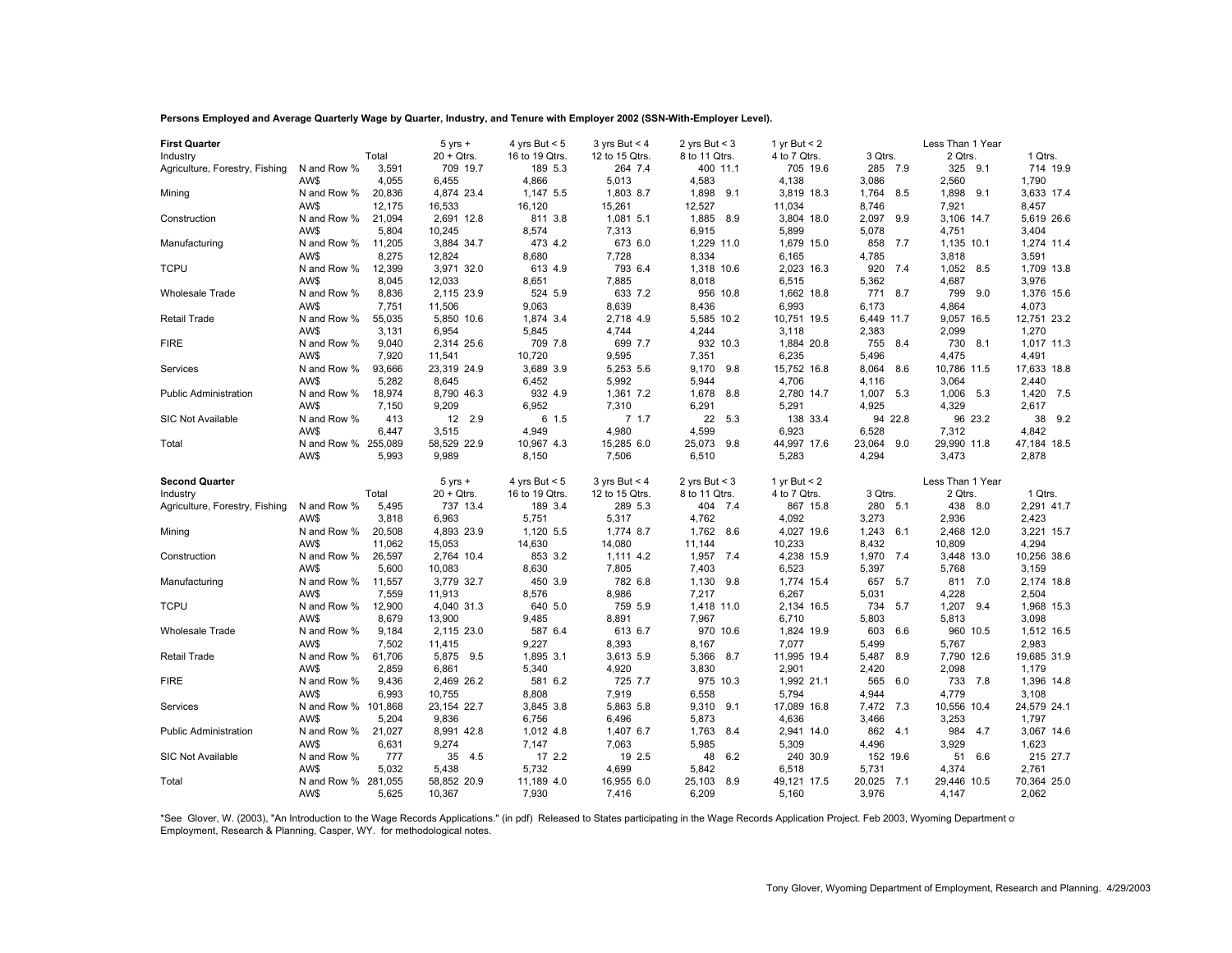**Persons Employed and Average Quarterly Wage by Quarter, Industry, and Tenure with Employer 2002 (SSN-With-Employer Level).**

| <b>Third Quarter</b>           |                     |                 | $5 yrs +$            | 4 yrs But $< 5$  | 3 yrs But $<$ 4  | 2 yrs But $<$ 3    | 1 yr But $<$ 2      |                     | Less Than 1 Year  |                      |
|--------------------------------|---------------------|-----------------|----------------------|------------------|------------------|--------------------|---------------------|---------------------|-------------------|----------------------|
| Industry                       |                     | Total           | $20 + Q$ trs.        | 16 to 19 Qtrs.   | 12 to 15 Qtrs.   | 8 to 11 Qtrs.      | 4 to 7 Qtrs.        | 3 Qtrs.             | 2 Qtrs.           | 1 Qtrs.              |
| Agriculture, Forestry, Fishing | N and Row %         | 5,494           | 756 13.8             | 184 3.4          | 289 5.3          | 413 7.5            | 846 15.4            | 262 4.8             | 1,346 24.5        | 1,398 25.5           |
|                                | AW\$                | 3,966           | 6,881                | 6,008            | 5,548            | 5,278              | 4,428               | 4,012               | 3,078             | 1,974                |
| Mining                         | N and Row %         | 17,677          | 4,241 24.0           | 954 5.4          | 1,618 9.2        | 1,563<br>8.8       | 3,560 20.1          | 857 4.9             | 1,959 11.1        | 2,925 16.6           |
|                                | AW\$                | 10,894          | 14,857               | 14,489           | 13,948           | 11,879             | 10,768              | 9,832               | 7,728             | 4,343                |
| Construction                   | N and Row %         | 28,283          | 2,786 9.9            | 859 3.0          | 1,153 4.1        | 1,903<br>6.7       | 4,280 15.1          | 1,829 6.5           | 5,433 19.2        | 10,040 35.5          |
|                                | AW\$                | 5,588           | 10,679               | 9,093            | 8,442            | 7,619              | 6,613               | 6,263               | 4,768             | 3,046                |
| Manufacturing                  | N and Row %         | 12,770          | 3,873 30.3           | 450 3.5          | 786 6.2          | 1,083 8.5          | 1,733 13.6          | 562 4.4             | 1,238 9.7         | 3,045 23.8           |
|                                | AW\$                | 7,658           | 12,254               | 8,288            | 9,412            | 7,168              | 6,132               | 5,028               | 4,046             | 4,262                |
| <b>TCPU</b>                    | N and Row %         | 12,937          | 3,917 30.3           | 622 4.8          | 723 5.6          | 1,420 11.0         | 2,003 15.5          | 892 6.9             | 1,335 10.3        | 2,025 15.7           |
|                                | AW\$                | 8,123           | 12,685               | 8,742            | 8,452            | 7,712              | 6.870               | 6,635               | 5,171             | 3.117                |
| <b>Wholesale Trade</b>         | N and Row %         | 8,529           | 1,863 21.8           | 527 6.2          | 568 6.7          | 859 10.1           | 1,744 20.5          | 648 7.6             | 1,001 11.7        | 1,319 15.5           |
|                                | AW\$                | 7,174           | 10,574               | 8,944            | 8,169            | 7,729              | 7,175               | 6,777               | 4,372             | 3,197                |
| <b>Retail Trade</b>            | N and Row %         | 63,027          | 6,017 9.6            | 1,673 2.7        | 3,575 5.7        | 4,935<br>7.8       | 11,174 17.7         | 4,333<br>6.9        | 12,018 19.1       | 19,302 30.6          |
|                                | AW\$                | 3,050           | 7,208                | 5,558            | 5,200            | 4,205              | 3,272               | 3,129               | 2,218             | 1,215                |
| <b>FIRE</b>                    | N and Row %         | 9,119           | 2,405 26.4           | 547 6.0          | 685 7.5          | 985 10.8           | 1,820 20.0          | 550<br>6.0          | 930 10.2          | 1,197 13.1           |
|                                | AW\$                | 7,021           | 10,530               | 8,929            | 8,395            | 6,303              | 6,222               | 5,591               | 4,240             | 2,935                |
| Services                       | N and Row % 101,771 |                 | 21,990 21.6          | 3,687 3.6        | 5,490 5.4        | 8,669 8.5          | 15,905 15.6         | 5,716 5.6           | 15,866 15.6       | 24,448 24.0          |
|                                | AW\$                | 4,778           | 8,037                | 6,476            | 6,036            | 5,800              | 4,707               | 4,215               | 3,052             | 2,245                |
| <b>Public Administration</b>   | N and Row %         | 21,970          | 8,833 40.2           | 1,034 4.7        | 1,359 6.2        | 1,824 8.3          | 2,836 12.9          | 775 3.5             | 2,371 10.8        | 2,938 13.4           |
|                                | AW\$                | 6,773           | 9,546                | 7,437            | 7,334            | 6,292              | 5,559               | 4,713               | 3,081             | 2,939                |
| SIC Not Available              | N and Row %         | 567             | 36 6.4               | 19 3.4           | 13 2.3           | 53 9.4             | 251 44.3            | 42 7.4              | 87 15.3           | 66 11.6              |
|                                | AW\$                | 7,605           | 8,515                | 7,667            | 9,443            | 9,384              | 8,967               | 6,700               | 6,628             | 1,984                |
| Total                          | N and Row % 282,144 |                 | 56,717 20.1          | 10,556 3.7       | 16,259 5.8       | 23,707 8.4         | 46,152 16.4         | 16,466 5.8          | 43,584 15.5       | 68,703 24.4          |
|                                | AW\$                | 5,430           | 9,607                | 7,817            | 7,357            | 6,320              | 5,375               | 4,781               | 3,404             | 2,331                |
|                                |                     |                 |                      |                  |                  |                    |                     |                     |                   |                      |
|                                |                     |                 |                      |                  |                  |                    |                     |                     |                   |                      |
| <b>Fourth Quarter</b>          |                     |                 | $5$ yrs $+$          | 4 yrs But $< 5$  | 3 yrs But $<$ 4  | 2 yrs But $<$ 3    | 1 yr But $<$ 2      |                     | Less Than 1 Year  |                      |
| Industry                       |                     | Total           | $20 + Q$ trs.        | 16 to 19 Qtrs.   | 12 to 15 Qtrs.   | 8 to 11 Qtrs.      | 4 to 7 Qtrs.        | 3 Qtrs.             | 2 Qtrs.           | 1 Qtrs.              |
| Agriculture, Forestry, Fishing | N and Row %         | 4,078           | 699 17.1             | 196 4.8          | 250 6.1          | 394 9.7            | 681 16.7            | 522 12.8            | 534 13.1          | 802 19.7             |
|                                | AW\$                | 4,473           | 8,919                | 6,250            | 5,831            | 5,170              | 4,229               | 2,897               | 2,482             | 1,955                |
| Mining                         | N and Row %         | 15,233          | 3,810 25.0           | 774 5.1          | 922 6.1          | 1,359<br>8.9       | 2,283 15.0          | 947 6.2             | 1,412 9.3         | 3,726 24.5           |
|                                | AW\$                | 11,913          | 16,759               | 15,852           | 13,909           | 12,607             | 11,325              | 9,261               | 7,297             | 8,176                |
| Construction                   | N and Row %         | 19,371          | 2,263 11.7           | 658 3.4          | 1,008 5.2        | 1,507 7.8          | 3,131 16.2          | 2,144 11.1          | 4,037 20.8        | 4,623 23.9           |
|                                | AW\$                | 6,414           | 11,969               | 8,514            | 8,203            | 7,533              | 6,671               | 5,674               | 5,441             | 3,659                |
| Manufacturing                  | N and Row %         | 9,146           | 3,242 35.5           | 420 4.6          | 739 8.1          | 820 9.0            | 1,307 14.3          | 543 5.9             | 936 10.2          | 1,139 12.5           |
| <b>TCPU</b>                    | AW\$                | 8,075           | 12,031               | 8,094            | 8,274            | 7,888              | 6,237               | 4,947               | 4,304             | 3,511                |
|                                | N and Row %         | 11,227<br>9,088 | 3,668 32.7<br>14,229 | 531 4.7          | 671 6.0          | 1,052 9.4          | 1,878 16.7<br>7,489 | 741 6.6             | 1,127 10.0        | 1,559 13.9<br>3,371  |
|                                | AW\$                |                 |                      | 9,817            | 9,357            | 7,980              |                     | 6,258               | 5,323             |                      |
| <b>Wholesale Trade</b>         | N and Row %<br>AW\$ | 7,437<br>8,477  | 1,926 25.9<br>12,632 | 459 6.2<br>9,673 | 521 7.0<br>9,554 | 773 10.4           | 1,575 21.2<br>7,885 | 589 7.9             | 743 10.0<br>5,245 | 851 11.4             |
| <b>Retail Trade</b>            | N and Row %         | 44,743          | 5,044 11.3           | 1,410 3.2        | 2,699 6.0        | 8,158<br>3,743 8.4 | 8,267 18.5          | 5,610<br>4,623 10.3 | 8,266 18.5        | 3,958<br>10,691 23.9 |
|                                |                     | 3,267           | 7,775                |                  |                  |                    | 3,277               |                     | 2,024             | 1,285                |
| <b>FIRE</b>                    | AW\$                | 8,595           | 2,408 28.0           | 5,363<br>457 5.3 | 5,453<br>657 7.6 | 4,262<br>965 11.2  | 1,682 19.6          | 2,420<br>584 6.8    | 876 10.2          | 966 11.2             |
|                                | N and Row %<br>AW\$ | 8,109           | 11,721               | 8,879            | 8,947            |                    | 7,396               | 5,387               | 5,104             | 4,724                |
| Services                       | N and Row %         | 79,748          | 18,061 22.7          | 3,112 3.9        | 4,936 6.2        | 7,164<br>7,407 9.3 | 13,837 17.4         | 7,340 9.2           | 10,393 13.0       | 14,662 18.4          |
|                                | AW\$                | 5,791           | 10,008               | 7,595            | 6,714            | 6,349              | 5,039               | 4,079               | 3,498             | 2,811                |
| <b>Public Administration</b>   | N and Row %         | 18,097          | 8,225 45.5           | 924 5.1          | 1,281 7.1        | 1,684 9.3          | 2,489 13.8          | 862 4.8             | 1,364 7.5         | 1,268 7.0            |
|                                | AW\$                | 7,472           | 9,546                | 7,831            | 7,492            | 6,422              | 5,666               | 4,376               | 5,321             | 3,101                |
| SIC Not Available              | N and Row %         | 1,039           | 24 2.3               | 11 1.1           | 70.7             | 20 1.9             | 110 10.6            | 33 3.2              | 24 2.3            | 810 78.0             |
|                                | AW\$                | 5,633           | 5,733                | 5,312            | 3,901            | 6,618              | 6,105               | 2,554               | 3,916             | 5,738                |
| Total                          | N and Row % 218,714 |                 | 49,370 22.6          | 8,952 4.1        | 13,691 6.3       | 19,724 9.0         | 37,240 17.0         | 18,928 8.7          | 29,712 13.6       | 41,097 18.8          |

\*See Glover, W. (2003), "An Introduction to the Wage Records Applications." (in pdf) Released to States participating in the Wage Records Application Project. Feb 2003, Wyoming Department of Employment, Research & Planning, Casper, WY. for methodological notes.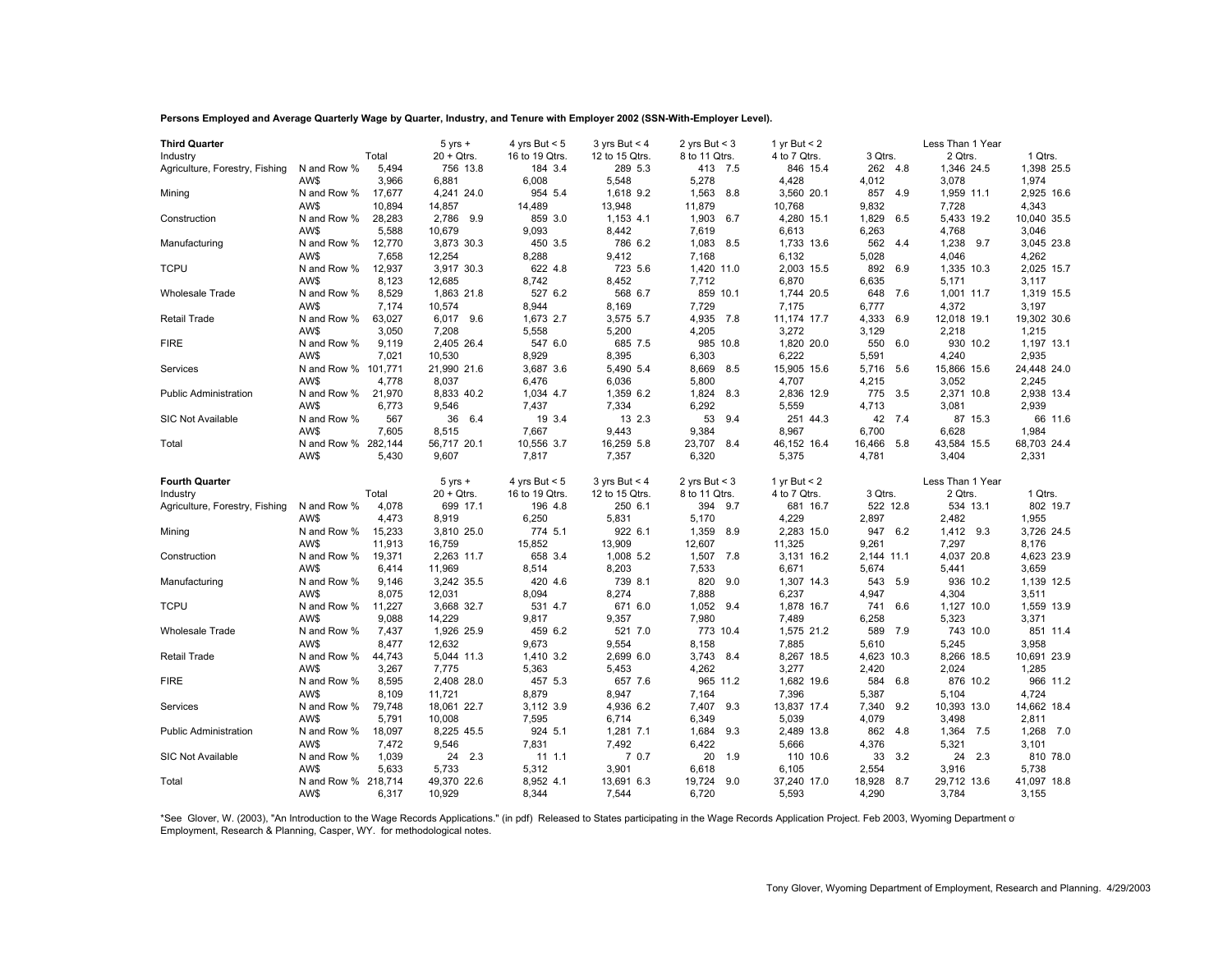**The Worker Classifications are assigned based on the following sequential set of rules with regards to the four quarters of transaction data at the SSN with Employer level.**

| One/Two Quarter Worker           |            |       |    |    |
|----------------------------------|------------|-------|----|----|
| Quarters Worked less than        |            |       |    |    |
| or equal to 3 of the available 6 |            |       |    |    |
|                                  |            |       |    |    |
|                                  |            |       |    |    |
| <b>Steady One Employer</b>       |            |       |    |    |
| Number of Employers equals       |            |       |    |    |
| 1 and Quarters Worked greater    |            |       |    |    |
| than or equal to 4               |            |       |    |    |
| Multiple Job Holder              |            |       |    |    |
| Number of Quarters Worked        |            |       |    |    |
| with more than one employer      |            |       |    |    |
| greater than or equal to 3 and   |            |       |    |    |
| the Quarters Worked greater      |            |       |    |    |
| than or equal to 4               |            |       |    |    |
|                                  |            |       |    |    |
|                                  |            |       |    |    |
|                                  |            | $Q-1$ | Q0 | Q+ |
|                                  | Employer 1 |       | E  |    |
|                                  | Employer 2 |       | X  |    |
| Job Changer                      | Employer 1 |       | X  |    |
| <b>Worker Classification</b>     | Employer 2 |       | Е  |    |
| field is blank and               | Employer 1 |       | E  |    |
| an Entry and Exit appear         | Employer 2 | Χ     |    |    |
| within one quarter of            | Employer 1 |       | E  |    |
| each other (see right)           | Employer 2 |       |    | х  |
|                                  | Employer 1 |       | X  |    |
|                                  | Employer 2 | Е     |    |    |
|                                  | Employer 1 |       | X  |    |
|                                  | Employer 2 |       |    | Ε  |
|                                  |            |       |    |    |
|                                  |            |       |    |    |
| Steady One Employer              |            |       |    |    |
| Worker Classification field is   |            |       |    |    |
| blank and the Quarters with      |            |       |    |    |
| Employer 1 or Employer 2 are     |            |       |    |    |
| greater than or equal to 4       |            |       |    |    |
|                                  |            |       |    |    |
| Job Changer                      |            |       |    |    |
| Worker Classification is blank   |            |       |    |    |
| <b>Classification Extension</b>  |            |       |    |    |
| Multiple Jobs for the Number     |            |       |    |    |
| of Employers greater than 1      |            |       |    |    |
| and One Job for the Number       |            |       |    |    |
| of Employers = 1                 |            |       |    |    |
|                                  |            |       |    |    |

**>**

 $\overline{\mathsf{v}}$  $\blacksquare$ 

**>>**

**>**

**>**

Q-1 Q0 Q+1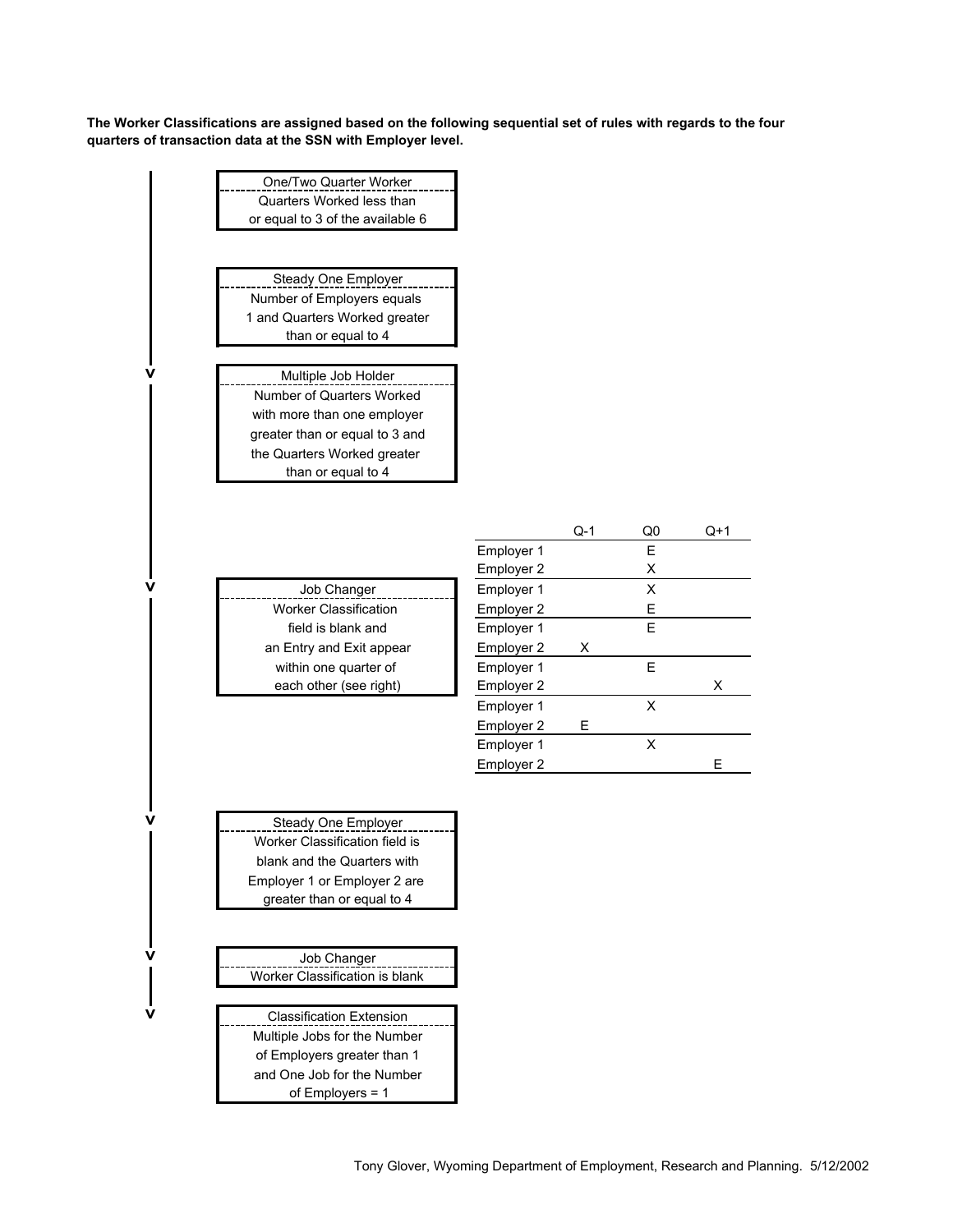**Top 25 Most Frequently Occurring Transactions With One or Two Employers by Four Types of Worker Classifications in 2001q3**

|                                      | <b>Classification</b> |         |                    | Percent Percent |                         | <b>Employer 1 Transactions</b> |                              |                             |                         |                            | <b>Employer 2 Transactions</b> |                             |
|--------------------------------------|-----------------------|---------|--------------------|-----------------|-------------------------|--------------------------------|------------------------------|-----------------------------|-------------------------|----------------------------|--------------------------------|-----------------------------|
| <b>Worker Classification</b>         | <b>Extension</b>      | N       | of Class. of Total |                 |                         |                                |                              | 2000q4 2001q1 2001q2 2001q3 |                         |                            |                                | 2000q4 2001q1 2001q2 2001q3 |
| <b>Steady One Employer</b>           | OJ                    | 89,434  | 60.7               | 27.6            | C                       | C                              | C                            | С                           |                         |                            |                                |                             |
| Steady One Employer                  | OJ                    | 9,136   | 6.2                | 2.8             | $\overline{c}$          | $\overline{\text{c}}$          | C                            | X                           |                         |                            |                                |                             |
| Steady One Employer                  | OJ                    | 8,130   | 5.5                | 2.5             | C                       | C                              | X                            |                             |                         |                            |                                |                             |
| Steady One Employer                  | OJ                    | 5,883   | 4.0                | 1.8             |                         | Ε                              | С                            | С                           |                         |                            |                                |                             |
| Steady One Employer                  | OJ                    | 5,297   | 3.6                | 1.6             | Ε                       | C                              | C                            | C                           |                         |                            |                                |                             |
| Steady One Employer                  | OJ                    | 3,926   | 2.7                | 1.2             | X                       |                                | E                            | C                           |                         |                            |                                |                             |
| Steady One Employer                  | OJ                    | 3,429   | 2.3                | 1.1             | C                       | х                              |                              | Ε                           |                         |                            |                                |                             |
| <b>Steady One Employer</b>           | MJ                    | 1,345   | 0.9                | 0.4             | $\overline{c}$          | C                              | С                            | C                           |                         |                            |                                | B                           |
| <b>Steady One Employer</b>           | MJ                    | 1,253   | 0.9                | 0.4             | C                       | C                              | C                            | C                           | B                       |                            |                                |                             |
| Steady One Employer                  | MJ                    | 1,132   | 0.8                | 0.3             | $\overline{c}$          | C                              | C                            | C                           |                         |                            | B                              |                             |
| Steady One Employer                  | OJ                    | 1,118   | 0.8                | 0.3             | Ē                       | C                              | C                            | X                           |                         |                            |                                |                             |
| Steady One Employer                  | MJ                    | 1,083   | 0.7                | 0.3             | C                       | C                              | C                            | C                           | X                       |                            |                                |                             |
| Steady One Employer                  | MJ                    | 1,051   | 0.7                | 0.3             | C                       | C                              | C                            | С                           |                         |                            |                                | Ε                           |
| Steady One Employer                  | MJ                    | 972     | 0.7                | 0.3             | $\overline{c}$          | $\overline{C}$                 | C                            | C                           |                         |                            | Е                              | $\overline{\mathsf{x}}$     |
| Steady One Employer                  | MJ                    | 972     | 0.7                | 0.3             | $\overline{c}$          | $\overline{\text{c}}$          | х                            |                             |                         |                            |                                | B                           |
| Steady One Employer                  | MJ                    | 906     | 0.6                | 0.3             | C                       | C                              | С                            | С                           |                         | B                          |                                |                             |
| Steady One Employer                  | OJ                    | 799     | 0.5                | 0.2             | $\overline{\mathsf{x}}$ |                                | E                            | X                           |                         |                            |                                |                             |
| Steady One Employer                  | MJ                    | 627     | 0.4                | 0.2             |                         | E                              | C                            | C                           | B                       |                            |                                |                             |
| Steady One Employer                  | MJ                    | 627     | 0.4                | 0.2             | C                       | С                              | C                            | х                           |                         |                            |                                | B                           |
|                                      | MJ                    | 592     | 0.4                | 0.2             | $\overline{c}$          | $\overline{C}$                 | $\overline{\text{c}}$        | С                           |                         | E                          |                                |                             |
| Steady One Employer                  | OJ                    | 578     | 0.4                | 0.2             | $\overline{\mathsf{x}}$ |                                |                              | Ε                           |                         |                            | х                              |                             |
| Steady One Employer                  |                       |         |                    |                 | E                       |                                |                              |                             |                         |                            |                                |                             |
| Steady One Employer                  | MJ                    | 544     | 0.4                | 0.2             | C                       | C<br>$\overline{\mathsf{x}}$   | C                            | С<br>B                      | B                       |                            |                                |                             |
| Steady One Employer                  | OJ                    | 471     | 0.3                | 0.1             |                         |                                |                              |                             |                         |                            |                                |                             |
| Steady One Employer                  | MJ                    | 466     | 0.3                | 0.1             | C<br>ਟ                  | C<br>C                         | х<br>ਟ                       |                             |                         |                            | B                              |                             |
| Steady One Employer                  | MJ                    | 434     | 0.3                | 0.1             |                         |                                |                              | C                           | Е                       | х                          |                                |                             |
| <b>Balance</b>                       | N/A                   | 7,020   | 4.8                | 2.2             | N/A                     | N/A                            | N/A                          | N/A                         | N/A                     | N/A                        | N/A                            | N/A                         |
| Total                                |                       | 147,225 | 100.0              | 45.4            |                         |                                |                              |                             |                         |                            |                                |                             |
| Multi Job Holder                     | MJ                    | 2,363   | 21.6               | 0.7             | C                       | C                              | С                            | С                           | С                       | C                          | C                              | С                           |
| Multi Job Holder                     | MJ                    | 650     | 6.0                | 0.2             | $\overline{\text{c}}$   | $\overline{\text{c}}$          | C                            | C                           |                         |                            | Έ                              | $\overline{\text{c}}$       |
| Multi Job Holder                     | MJ                    | 571     | 5.2                | 0.2             | c                       | c                              | C                            | C                           | C                       | C                          | Χ                              |                             |
| Multi Job Holder                     | MJ                    | 527     | 4.8                | 0.2             | C                       | C                              | C                            | С                           | С                       | X                          |                                |                             |
| Multi Job Holder                     | MJ                    | 478     | 4.4                | 0.1             | $\overline{\mathsf{c}}$ | C                              | C                            | C                           |                         | E                          | C                              | C                           |
| Multi Job Holder                     | MJ                    | 444     | 4.1                | 0.1             | C                       | C                              | C                            | C                           | C                       | C                          | C                              | $\overline{\mathsf{x}}$     |
| Multi Job Holder                     | MJ                    | 431     | 3.9                | 0.1             | C                       | C                              | C                            | С                           | Ε                       | C                          | Х                              |                             |
| Multi Job Holder                     | MJ                    | 357     | 3.3                | 0.1             | $\overline{c}$          | C                              | C                            | C                           | Ε                       | C                          | C                              | С                           |
| Multi Job Holder                     | MJ                    | 200     | 1.8                | 0.1             | C                       | C                              | C                            | X                           | C                       | C                          | C                              | $\overline{c}$              |
| Multi Job Holder                     | MJ                    | 199     | 1.8                | 0.1             | C                       | C                              | C                            | С                           | X                       |                            | Ε                              | C                           |
| Multi Job Holder                     | MJ                    | 183     | 1.7                | 0.1             | C                       | C                              | C                            | С                           |                         | Е                          | С                              | $\overline{\mathsf{x}}$     |
| Multi Job Holder                     | MJ                    | 169     | 1.5                | 0.1             | C                       | C                              | С                            | C                           | C                       | х                          |                                | E                           |
| Multi Job Holder                     | MJ                    | 159     | 1.5                | 0.0             | C                       | C                              | X                            |                             | C                       | C                          | С                              | С                           |
| Multi Job Holder                     | <b>MJ</b>             | 150     | 1.4                | 0.0             | E                       | С                              |                              | C                           | С                       | C                          |                                |                             |
| Multi Job Holder                     | MJ                    | 147     | 1.3                | 0.0             |                         | E                              | C                            | C                           | C                       | $\overline{c}$             | C                              | $\overline{c}$              |
|                                      |                       |         |                    |                 |                         |                                |                              |                             |                         |                            |                                |                             |
| Multi Job Holder<br>Multi Job Holder | MJ                    | 132     | 1.2                | 0.0             | C<br>$\overline{c}$     | С<br>$\overline{c}$            | С<br>$\overline{\mathsf{x}}$ | C                           | Ε<br>C                  | C<br>$\overline{\text{c}}$ | C                              | Х                           |
|                                      | MJ                    | 115     | 1.1                | 0.0             |                         |                                |                              |                             |                         |                            | X                              |                             |
| Multi Job Holder                     | MJ                    | 105     | 1.0                | 0.0             | Ε                       | C                              | $\overline{\mathsf{C}}$      | C                           | C                       | $\overline{\text{c}}$      | $\overline{\mathsf{x}}$        |                             |
| Multi Job Holder                     | MJ                    | 91      | 0.8                | 0.0             | c                       | C                              | Χ                            |                             | င                       | Χ                          |                                |                             |
| Multi Job Holder                     | MJ                    | 86      | 0.8                | 0.0             | $\overline{c}$          | $\overline{\mathsf{x}}$        |                              | Е                           | C                       | $\overline{c}$             | C                              | C                           |
| Multi Job Holder                     | MJ                    | 85      | 0.8                | 0.0             | $\overline{\mathsf{c}}$ | $\overline{\text{c}}$          | С                            | $\overline{\mathsf{c}}$     | $\overline{\mathsf{x}}$ |                            | В                              |                             |
| Multi Job Holder                     | MJ                    | 85      | 0.8                | 0.0             | $\overline{\mathsf{c}}$ | $\overline{C}$                 | X                            |                             | Ε                       | С                          | X                              |                             |
| Multi Job Holder                     | MJ                    | 84      | 0.8                | 0.0             | $\overline{c}$          | $\overline{c}$                 | C                            | х                           | C                       | c                          | C                              | х                           |
| Multi Job Holder                     | MJ                    | 81      | 0.7                | 0.0             | $\overline{\mathsf{c}}$ | $\overline{\text{c}}$          | $\overline{\mathsf{C}}$      | X                           | $\overline{\mathsf{c}}$ | $\overline{c}$             | X                              |                             |
| Multi Job Holder                     | MJ                    | 80      | 0.7                | 0.0             | $\overline{\mathsf{c}}$ | $\overline{\mathsf{c}}$        | С                            | Х                           |                         | Ε                          | C                              | C                           |
| <b>Balance</b>                       | N/A                   | 2,952   | 27.0               | 0.9             | N/A                     | N/A                            | N/A                          | N/A                         | N/A                     | N/A                        | N/A                            | N/A                         |
| Total                                |                       | 10,924  | 100.0              | 3.4             |                         |                                |                              |                             |                         |                            |                                |                             |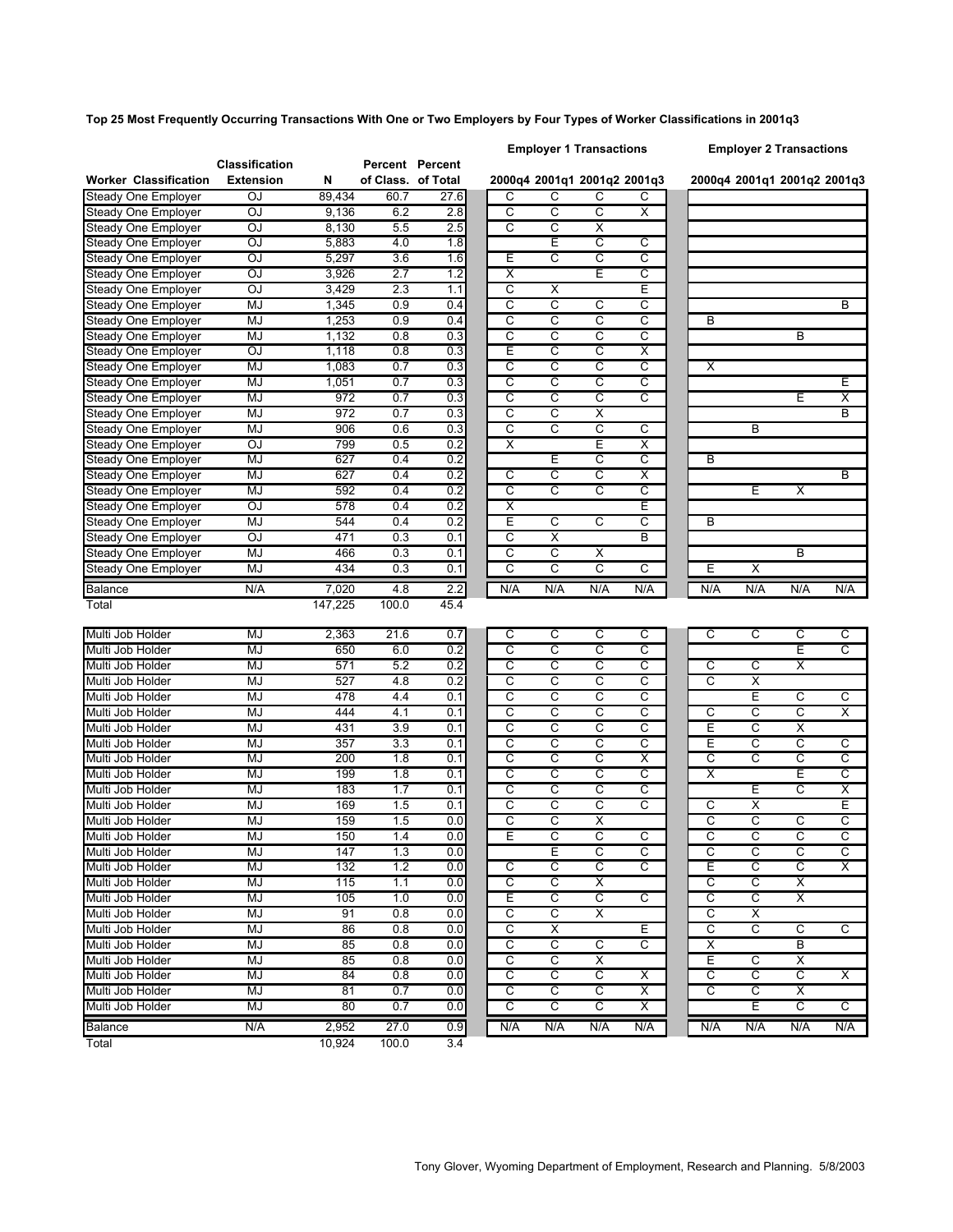**Top 25 Most Frequently Occurring Transactions With One or Two Employers by Four Types of Worker Classifications in 2001q3**

|                              |                                           |         |                    |                        |                         | <b>Employer 1 Transactions</b> |                         |                             |                         |                       | <b>Employer 2 Transactions</b> |     |
|------------------------------|-------------------------------------------|---------|--------------------|------------------------|-------------------------|--------------------------------|-------------------------|-----------------------------|-------------------------|-----------------------|--------------------------------|-----|
| <b>Worker Classification</b> | <b>Classification</b><br><b>Extension</b> | N       | of Class. of Total | <b>Percent Percent</b> |                         |                                |                         | 2000q4 2001q1 2001q2 2001q3 |                         |                       | 2000q4 2001q1 2001q2 2001q3    |     |
| <b>Job Changer</b>           | MJ                                        | 2.523   | 6.3                | 0.8                    | C                       | $\overline{\text{c}}$          | C                       | Х                           |                         |                       |                                | Е   |
| <b>Job Changer</b>           | MJ                                        | 2,147   | 5.3                | 0.7                    |                         | Έ                              | C                       | C                           | Χ                       |                       |                                |     |
| Job Changer                  | MJ                                        | 2,073   | 5.1                | 0.6                    | Ε                       | C                              | C                       | C                           | $\overline{\mathsf{x}}$ |                       |                                |     |
| <b>Job Changer</b>           | MJ                                        | 1,841   | 4.6                | 0.6                    |                         | E                              | C                       | C                           | $\overline{\text{c}}$   | Χ                     |                                |     |
| Job Changer                  | MJ                                        | 1,820   | 4.5                | 0.6                    | C                       | C                              | X                       |                             |                         |                       |                                | Ε   |
| Job Changer                  | MJ                                        | 1,808   | 4.5                | 0.6                    | $\overline{\mathsf{c}}$ | C                              | X                       |                             |                         |                       | Ε                              | C   |
| Job Changer                  | MJ                                        | 1,085   | 2.7                | 0.3                    |                         |                                | E                       | C                           | $\overline{\mathsf{x}}$ |                       |                                |     |
| Job Changer                  | MJ                                        | 1,057   | 2.6                | 0.3                    |                         |                                | Ē                       | c                           | $\overline{\text{c}}$   | Χ                     |                                |     |
| <b>Job Changer</b>           | MJ                                        | 851     | 2.1                | 0.3                    | C                       | C                              | X                       |                             |                         |                       | Ε                              | х   |
| Job Changer                  | MJ                                        | 796     | 2.0                | 0.2                    |                         |                                | E                       | C                           |                         | Е                     | X                              |     |
| Job Changer                  | MJ                                        | 767     | 1.9                | 0.2                    | C                       | Х                              |                         |                             |                         |                       | Ε                              | С   |
| Job Changer                  | MJ                                        | 696     | 1.7                | 0.2                    |                         |                                | E                       | X                           | $\overline{\mathsf{x}}$ |                       |                                |     |
| Job Changer                  | MJ                                        | 665     | 1.6                | 0.2                    | C                       | X                              |                         |                             |                         |                       |                                | Е   |
| Job Changer                  | MJ                                        | 655     | 1.6                | 0.2                    |                         | Ε                              | C                       | C                           | Ε                       | X                     |                                |     |
| Job Changer                  | MJ                                        | 654     | 1.6                | 0.2                    |                         |                                | Ē                       | C                           | C                       | $\overline{\text{c}}$ | X                              |     |
| Job Changer                  | MJ                                        | 591     | 1.5                | 0.2                    |                         | Ε                              | С                       | Х                           | Χ                       |                       |                                |     |
| Job Changer                  | MJ                                        | 572     | 1.4                | 0.2                    |                         | Ε                              | $\overline{\mathsf{x}}$ |                             | $\overline{\mathsf{x}}$ |                       |                                |     |
| <b>Job Changer</b>           | <b>MJ</b>                                 | 557     | 1.4                | 0.2                    |                         |                                | E                       | C                           | Έ                       | Χ                     |                                |     |
| Job Changer                  | MJ                                        | 530     | 1.3                | 0.2                    |                         | Ε                              | C                       | Х                           |                         |                       |                                | Ε   |
| Job Changer                  | MJ                                        | 522     | 1.3                | 0.2                    | C                       | $\overline{\mathsf{x}}$        |                         |                             |                         |                       | Ε                              | Х   |
| Job Changer                  | MJ                                        | 520     | 1.3                | 0.2                    |                         |                                | E                       | C                           |                         | B                     |                                |     |
| Job Changer                  | MJ                                        | 495     | 1.2                | 0.2                    | С                       | х                              |                         |                             |                         |                       | B                              |     |
| Job Changer                  | MJ                                        | 486     | 1.2                | 0.1                    | Έ                       | $\overline{\mathsf{c}}$        | $\overline{\mathsf{x}}$ |                             |                         |                       |                                | Ε   |
| Job Changer                  | MJ                                        | 484     | 1.2                | 0.1                    |                         | Ε                              | X                       |                             |                         |                       |                                | Ε   |
| Job Changer                  | MJ                                        | 478     | 1.2                | 0.1                    | Ε                       | С                              | C                       | х                           |                         |                       |                                | Ε   |
| Balance                      | N/A                                       | 15,660  | 38.8               | 4.8                    | N/A                     | N/A                            | N/A                     | N/A                         | N/A                     | N/A                   | N/A                            | N/A |
| Total                        |                                           | 40,333  | 100.0              | 12.4                   |                         |                                |                         |                             |                         |                       |                                |     |
| One/Two Qtr                  | OJ                                        | 15,907  | 12.6               | 4.9                    |                         |                                |                         | B                           |                         |                       |                                |     |
| One/Two Qtr                  | OJ                                        | 12,232  | 9.7                | 3.8                    |                         |                                | B                       |                             |                         |                       |                                |     |
| One/Two Qtr                  | OJ                                        | 11,631  | 9.2                | 3.6                    |                         |                                |                         | Ε                           |                         |                       |                                |     |
| One/Two Qtr                  | OJ                                        | 10,033  | 8.0                | 3.1                    | $\overline{\mathsf{x}}$ |                                |                         |                             |                         |                       |                                |     |
| One/Two Qtr                  | OJ                                        | 9,885   | 7.9                | 3.0                    |                         |                                | Е                       | Χ                           |                         |                       |                                |     |
| One/Two Qtr                  | OJ                                        | 8,212   | 6.5                | 2.5                    | B                       |                                |                         |                             |                         |                       |                                |     |
| One/Two Qtr                  | OJ                                        | 7,656   | 6.1                | 2.4                    |                         |                                | E                       | C                           |                         |                       |                                |     |
| One/Two Qtr                  | OJ                                        | 6,843   | 5.4                | 2.1                    |                         | B                              |                         |                             |                         |                       |                                |     |
| One/Two Qtr                  | OJ                                        | 5,165   | 4.1                | 1.6                    | $\overline{c}$          | X                              |                         |                             |                         |                       |                                |     |
| One/Two Qtr                  | OJ                                        | 3,097   | 2.5                | 1.0                    |                         | Ε                              | Х                       |                             |                         |                       |                                |     |
| One/Two Qtr                  | OJ                                        | 2,441   | 1.9                | 0.8                    | Ε                       | $\overline{\mathsf{x}}$        |                         |                             |                         |                       |                                |     |
| One/Two Qtr                  | OJ                                        | 2,265   | 1.8                | 0.7                    | Έ                       | C                              | Χ                       |                             |                         |                       |                                |     |
| One/Two Qtr                  | OJ                                        | 1,647   | 1.3                | 0.5                    |                         | E                              | С                       | Х                           |                         |                       |                                |     |
| One/Two Qtr                  | MJ                                        | 1,002   | 0.8                | 0.3                    |                         |                                | Ε                       | х                           |                         |                       |                                | ᄇ   |
| One/Two Qtr                  | MJ                                        | 959     | 0.8                | 0.3                    |                         |                                |                         | Е                           |                         |                       |                                | B   |
| One/Two Qtr                  | MJ                                        | 877     | 0.7                | 0.3                    |                         |                                | Ε                       | Х                           |                         |                       |                                | B   |
| One/Two Qtr                  | <b>MJ</b>                                 | 852     | 0.7                | 0.3                    |                         |                                |                         | B                           |                         |                       |                                | В   |
| One/Two Qtr                  | MJ                                        | 805     | 0.6                | 0.2                    |                         |                                | Е                       | X                           |                         |                       | В                              |     |
| One/Two Qtr                  | MJ                                        | 775     | 0.6                | 0.2                    |                         |                                |                         | Е                           |                         |                       | B                              |     |
| One/Two Qtr                  | MJ                                        | 732     | 0.6                | 0.2                    |                         |                                |                         | B                           |                         |                       | B                              |     |
| One/Two Qtr                  | ЮJ                                        | 694     | 0.6                | 0.2                    | X                       |                                | В                       |                             |                         |                       |                                |     |
| One/Two Qtr                  | MJ                                        | 668     | 0.5                | 0.2                    |                         |                                | Ε                       | С                           |                         |                       | B                              |     |
| One/Two Qtr                  | MJ                                        | 554     | 0.4                | 0.2                    |                         |                                |                         | B                           |                         |                       |                                | Е   |
| One/Two Qtr                  | MJ                                        | 515     | 0.4                | 0.2                    |                         |                                | E                       | X                           |                         | Е                     | Χ                              |     |
| One/Two Qtr                  | MJ                                        | 498     | 0.4                | 0.2                    |                         |                                | Ε                       | Χ                           |                         | В                     |                                |     |
| Balance                      | N/A                                       | 19,910  | 15.8               | 6.1                    | N/A                     | N/A                            | N/A                     | N/A                         | N/A                     | N/A                   | N/A                            | N/A |
| Total                        |                                           | 125,855 | 100.0              | 38.8                   |                         |                                |                         |                             |                         |                       |                                |     |
|                              |                                           |         |                    |                        |                         |                                |                         |                             |                         |                       |                                |     |
| <b>Grand Total</b>           |                                           | 324,337 |                    | 100.0                  |                         |                                |                         |                             |                         |                       |                                |     |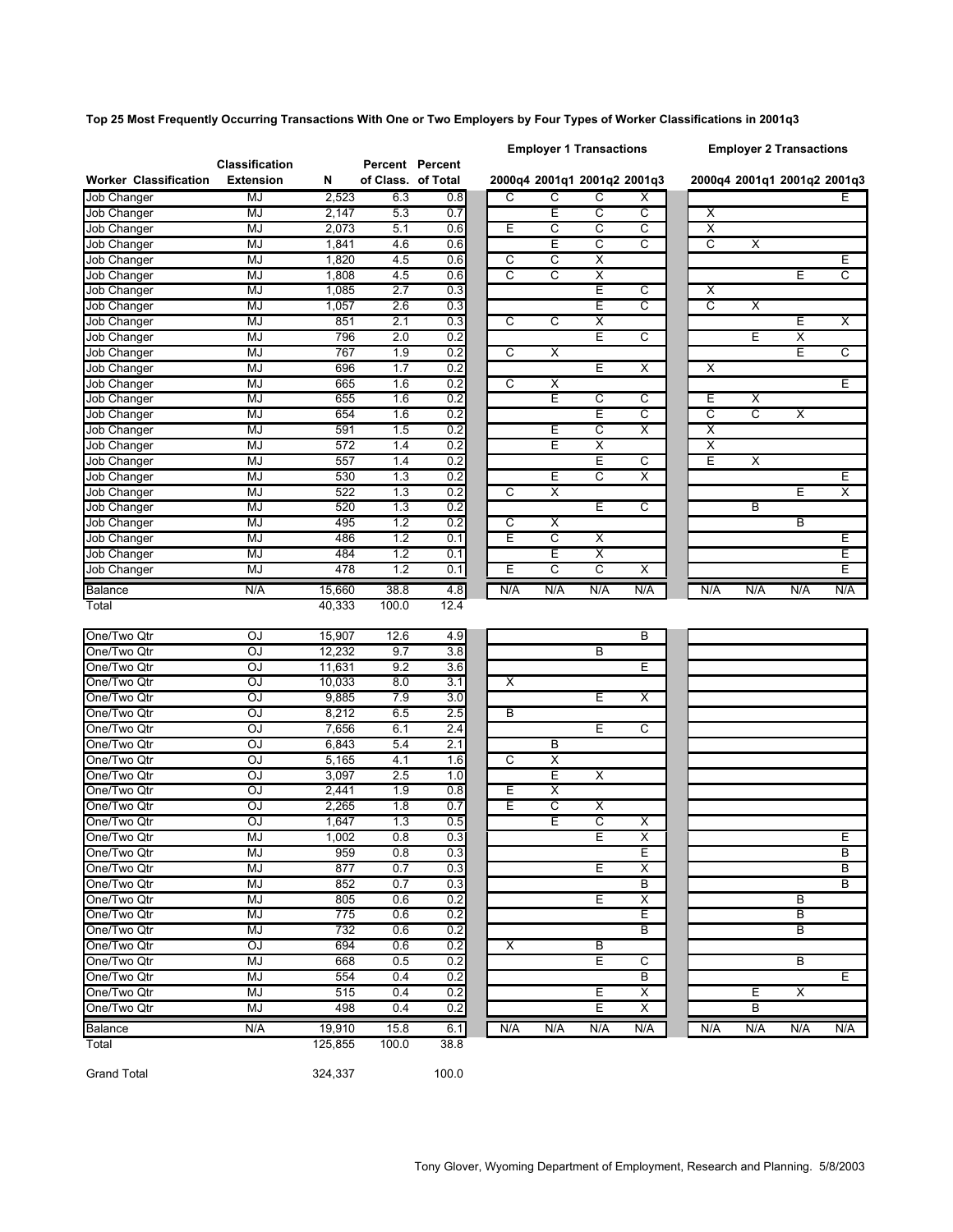|             |              |                            |                       | <b>Employer 1 Transactions</b> |                         |                         |                         | <b>Employer 2 Transactions</b> |                         |                         |                         |
|-------------|--------------|----------------------------|-----------------------|--------------------------------|-------------------------|-------------------------|-------------------------|--------------------------------|-------------------------|-------------------------|-------------------------|
|             | Reference    | Worker                     | <b>Classification</b> |                                |                         |                         |                         |                                |                         |                         |                         |
| <b>SSN</b>  | Quarter (RQ) | <b>Classification</b>      | <b>Extension</b>      | <b>RQ-3</b>                    | <b>RQ-2</b>             | <b>RQ-1</b>             | RQ                      | <b>RQ-3</b>                    | <b>RQ-2</b>             | <b>RQ-1</b>             | RQ                      |
| Tony        | 1996q1       | Steady One Employer        | OJ                    | C                              | ਟ                       | $\overline{\text{c}}$   | C                       |                                |                         |                         |                         |
| Tony        | 1996q2       | Steady One Employer        | MJ                    | $\overline{C}$                 | $\overline{\text{c}}$   | $\overline{C}$          | $\overline{C}$          |                                |                         |                         | B                       |
| Tonv        | 1996q3       | Steady One Employer        | MJ                    | C                              | $\overline{c}$          | С                       | С                       |                                |                         | B                       |                         |
| Tony        | 1996q4       | Steady One Employer        | <b>MJ</b>             | C                              | $\overline{\text{c}}$   | $\overline{\text{c}}$   | C                       |                                | B                       |                         |                         |
| Tony        | 1997q1       | Steady One Employer        | <b>MJ</b>             | C                              | $\overline{\text{c}}$   | C                       | C                       | B                              |                         |                         |                         |
| Tony        | 1997q2       | Job Changer                | MJ                    | C                              | C                       | C                       | X                       |                                |                         |                         | E                       |
| Tony        | 1997q3       | Job Changer                | MJ                    |                                |                         | Ē                       | C                       | $\overline{c}$                 | $\overline{c}$          | $\overline{\mathsf{x}}$ |                         |
| Tony        | 1997q4       | Job Changer                | MJ                    |                                | Е                       | C                       | С                       | $\mathsf{C}$                   | X                       |                         |                         |
| Tony        | 1998q1       | Job Changer                | <b>MJ</b>             | Ε                              | $\overline{\text{c}}$   | C                       | $\overline{\text{c}}$   | $\overline{\mathsf{x}}$        |                         |                         |                         |
| Tony        | 1998q2       | Steady One Employer        | g                     | $\overline{\text{c}}$          | C                       | $\overline{\text{c}}$   | $\overline{\text{c}}$   |                                |                         |                         |                         |
| Tony        | 1998q3       | Steady One Employer        | g                     | C                              | С                       | $\overline{c}$          | X                       |                                |                         |                         |                         |
| Tony        | 1998q4       | Job Changer                | <b>MJ</b>             | $\overline{\text{c}}$          | $\overline{\text{c}}$   | $\overline{\mathsf{x}}$ |                         |                                |                         |                         | Ε                       |
| <b>Tony</b> | 1999q1       | Job Changer                | MJ                    | $\overline{\text{c}}$          | $\overline{\mathsf{x}}$ |                         |                         |                                |                         | Ε                       | C                       |
| Tony        | 1999q2       | Job Changer                | <b>MJ</b>             |                                | E                       | $\overline{c}$          | C                       | $\overline{\mathsf{x}}$        |                         |                         |                         |
| Tony        | 1999q3       | Steady One Employer        | OJ                    | Е                              | $\overline{c}$          | C                       | $\overline{C}$          |                                |                         |                         |                         |
| Tony        | 1999q4       | Steady One Employer        | $\overline{a}$        | C                              | $\overline{\text{c}}$   | C                       | $\overline{\text{c}}$   |                                |                         |                         |                         |
| Tony        | 2000q1       | Steady One Employer        | S                     | $\overline{\text{c}}$          | C                       | $\overline{\text{c}}$   | $\overline{\text{c}}$   |                                |                         |                         |                         |
| Tony        | 2000q2       | Steady One Employer        | OJ                    | $\overline{\text{c}}$          | C                       | C                       | $\overline{\text{c}}$   |                                |                         |                         |                         |
| Tony        | 2000q3       | Steady One Employer        | g                     | $\overline{\text{c}}$          | $\overline{\text{c}}$   | C                       | $\overline{\text{c}}$   |                                |                         |                         |                         |
| Tony        | 2000q4       | Steady One Employer        | S                     | C                              | $\overline{\text{c}}$   | C                       | C                       |                                |                         |                         |                         |
| Tony        | 2001q1       | Steady One Employer        | S                     | $\overline{\text{c}}$          | $\overline{\text{c}}$   | $\overline{\text{c}}$   | $\overline{\text{c}}$   |                                |                         |                         |                         |
|             |              | <b>Steady One Employer</b> | OJ                    | C                              | C                       | C                       | C                       |                                |                         |                         |                         |
| Tony        | 2001q2       |                            | ΟJ                    | C                              | $\overline{\text{c}}$   | C                       | C                       |                                |                         |                         |                         |
| Tony        | 2001q3       | Steady One Employer        |                       | $\overline{\text{c}}$          | $\overline{\text{c}}$   |                         |                         |                                |                         |                         |                         |
| Tony        | 2001q4       | Steady One Employer        | ΟJ                    |                                |                         | C                       | C                       |                                |                         |                         |                         |
|             |              |                            |                       |                                |                         |                         |                         |                                |                         |                         |                         |
| Pat         | 1996q1       | Job Changer                | <b>MJ</b>             |                                |                         |                         | Ε                       | Έ                              | $\overline{\mathsf{x}}$ |                         |                         |
| Pat         | 1996q2       | Job Changer                | <b>MJ</b>             |                                |                         | Ε                       | С                       | X                              |                         |                         |                         |
| Pat         | 1996q3       | Steady One Employer        | MJ                    |                                | Έ                       | $\overline{\text{c}}$   | $\overline{\text{c}}$   | $\overline{B}$                 |                         |                         |                         |
| Pat         | 1996q4       | Steady One Employer        | g                     | Ε                              | $\overline{\text{c}}$   | C                       | C                       |                                |                         |                         |                         |
| Pat         | 1997q1       | Job Changer                | MJ                    | $\overline{c}$                 | $\overline{\mathsf{c}}$ | C                       | $\overline{\mathsf{X}}$ |                                |                         |                         | E                       |
| Pat         | 1997q2       | Job Changer                | MJ                    |                                |                         | Έ                       | С                       | $\overline{c}$                 | $\overline{C}$          | X                       |                         |
| Pat         | 1997q3       | Job Changer                | <b>MJ</b>             |                                | E                       | $\overline{\text{c}}$   | $\overline{\text{c}}$   | $\overline{\mathsf{c}}$        | $\overline{\mathsf{x}}$ |                         |                         |
| Pat         | 1997q4       | Job Changer                | MJ                    | Е                              | $\overline{\text{c}}$   | $\overline{\text{c}}$   | $\overline{\text{c}}$   | $\overline{\mathsf{x}}$        |                         |                         |                         |
| Pat         | 1998q1       | Steady One Employer        | ΟJ                    | $\overline{\text{c}}$          | C                       | C                       | $\overline{\text{c}}$   |                                |                         |                         |                         |
| Pat         | 1998q2       | <b>Steady One Employer</b> | MJ                    | C                              | C                       | C                       | С                       |                                |                         |                         | Ε                       |
| Pat         | 1998q3       | Job Changer                | MJ                    | $\overline{C}$                 | $\overline{\text{c}}$   | $\overline{\text{c}}$   | $\overline{\mathsf{x}}$ |                                |                         | Ε                       | X                       |
| Pat         | 1998q4       | Job Changer                | MJ                    | C                              | $\overline{\text{c}}$   | $\overline{\mathsf{x}}$ |                         |                                |                         | Ē                       | C                       |
| Pat         | 1999q1       | Job Changer                | MJ                    |                                | Ē                       | C                       | $\overline{\text{c}}$   | C                              | $\overline{\mathsf{x}}$ |                         |                         |
| Pat         | 1999q2       | Job Changer                | MJ                    | Ε                              | С                       | С                       | X                       | X                              |                         |                         | В                       |
| Pat         | 1999q3       | Steady One Employer        | <b>MJ</b>             | C                              | C                       | $\overline{\mathsf{x}}$ |                         |                                |                         | $\overline{B}$          |                         |
| Pat         | 1999q4       | One/Two Qtr                | MJ                    | $\overline{\text{c}}$          | $\overline{\mathsf{x}}$ |                         |                         |                                | B                       |                         |                         |
| Pat         | 2000q1       |                            | MJ                    | B                              |                         |                         | Ε                       | $\overline{\mathsf{x}}$        |                         |                         |                         |
|             |              | Job Changer                |                       |                                |                         |                         |                         |                                |                         |                         |                         |
| Pat         | 2000q2       | One/Two Qtr                | MJ                    |                                |                         | E                       | C                       |                                |                         | Ε                       | $\overline{\text{c}}$   |
| Pat         | 2000q3       | Multi Job Holder           | MJ                    |                                | Ε                       | $\overline{C}$          | C                       |                                | Ε                       | C                       | C                       |
| Pat         | 2000q4       | Multi Job Holder           | MJ                    | Ε                              | $\overline{\mathsf{C}}$ | $\overline{\mathsf{C}}$ | $\overline{\mathsf{x}}$ | Έ                              | $\overline{C}$          | $\overline{\mathsf{C}}$ | $\overline{\mathsf{x}}$ |
| Pat         | 2001q1       | Multi Job Holder           | MJ                    | C                              | C                       | $\overline{\mathsf{x}}$ |                         | $\overline{\mathsf{c}}$        | $\overline{\mathsf{C}}$ | $\overline{\mathsf{x}}$ |                         |
| Pat         | 2001q2       | Multi Job Holder           | MJ                    | $\overline{C}$                 | X                       |                         | E                       | $\overline{c}$                 | $\overline{\mathsf{x}}$ |                         |                         |
| Pat         | 2001q3       | Steady One Employer        | MJ                    | $\overline{\mathsf{x}}$        |                         | E                       | $\overline{C}$          | $\overline{\mathsf{x}}$        |                         |                         |                         |
| Pat         | 2001q4       | One/Two Qtr                | OJ.                   |                                | Ε                       | $\overline{\mathsf{C}}$ | X                       |                                |                         |                         |                         |

#### **Temporal Examples of the Four Types of Worker Classifications Applied to Two Individual's Micro Level Data**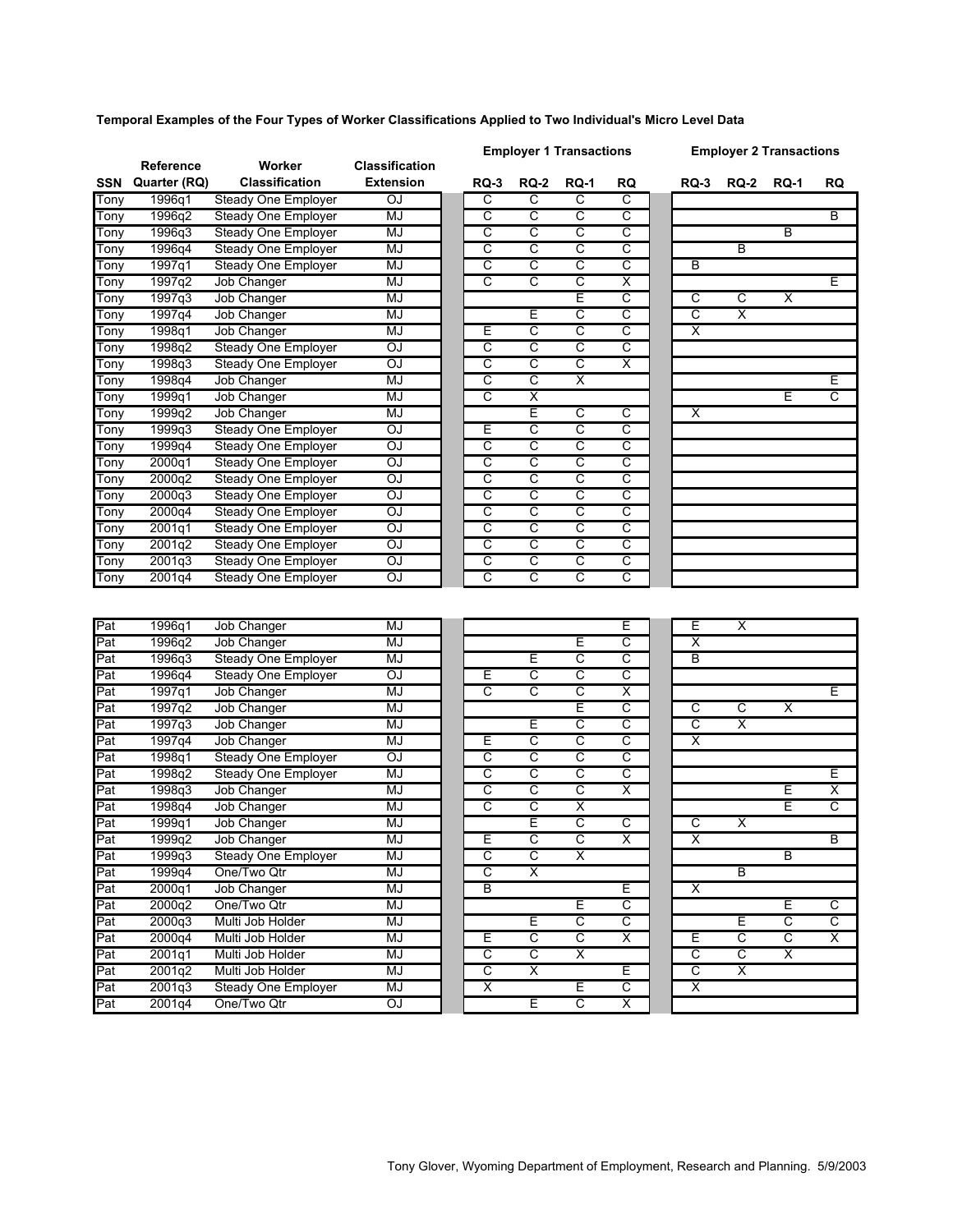|                              |                              |              |                                 |         |                   |                                   |                                  | <b>Averages</b>                |                                        |
|------------------------------|------------------------------|--------------|---------------------------------|---------|-------------------|-----------------------------------|----------------------------------|--------------------------------|----------------------------------------|
| Reference<br>Quarter<br>(RQ) | <b>Worker Classification</b> | Class<br>Ext | <b>Number</b><br><b>Workers</b> | Percent | Quarterly<br>Wage | <b>Number</b><br><b>Employers</b> | <b>Quarters</b><br>Worked (of 6) | <b>Transactions</b><br>(of 12) | <b>Transitional</b><br>Quarters (of 8) |
| 1996q1                       | <b>Steady One Employer</b>   |              | 138,725                         | 49.4    | 6,209             | 1.11                              | 5.60                             | 5.74                           | 0.46                                   |
|                              | Multi Job Holder             |              | 9,765                           | 3.5     | 5,260             | 2.00                              | 5.78                             | 10.03                          | 1.31                                   |
|                              | <b>Job Changer</b>           |              | 32,926                          | 11.7    | 3,453             | 2.00                              | 5.14                             | 5.76                           | 2.58                                   |
|                              | One/Two Qtr                  |              | 99,162                          | 35.3    | 1,797             | 1.22                              | 2.00                             | 2.18                           | 1.61                                   |
|                              | <b>Total</b>                 |              | 280,578                         | 100.0   |                   |                                   |                                  |                                |                                        |
|                              | Steady One Employer          | OJ           | 123,401                         | 44.0    | 6,451             | 1.00                              | 5.63                             | 5.63                           | 0.30                                   |
|                              | One/Two Qtr                  | OJ           | 76,872                          | 27.4    | 1,891             | 1.00                              | 1.87                             | 1.87                           | 1.32                                   |
| Detail                       | Steady One Employer          | MJ           | 15,324                          | 5.5     | 4,263             | 2.00                              | 5.37                             | 6.64                           | 1.75                                   |
|                              | One/Two Qtr                  | MJ           | 22,290                          | 7.9     | 1,548             | 2.00                              | 2.45                             | 3.22                           | 2.63                                   |
| 1996q2                       | <b>Steady One Employer</b>   |              | 142,040                         | 49.6    | 6,182             | 1.12                              | 5.59                             | 5.74                           | 0.52                                   |
|                              | Multi Job Holder             |              | 10,152                          | 3.5     | 5,306             | 2.00                              | 5.78                             | 10.03                          | 1.40                                   |
|                              | <b>Job Changer</b>           |              | 34,191                          | 11.9    | 3,056             | 2.00                              | 5.10                             | 5.67                           | 2.54                                   |
|                              | One/Two Qtr                  |              | 100,103                         | 34.9    | 1,568             | 1.21                              | 1.99                             | 2.14                           | 1.44                                   |
|                              | <b>Total</b>                 |              | 286,486                         | 100.0   |                   |                                   |                                  |                                |                                        |
|                              | Steady One Employer          | OJ           | 125,569                         | 43.8    | 6,455             | 1.00                              | 5.61                             | 5.61                           | 0.35                                   |
| <b>Detail</b>                | One/Two Qtr                  | OJ           | 79,453                          | 27.7    | 1,659             | 1.00                              | 1.86                             | 1.86                           | 1.17                                   |
|                              | Steady One Employer          | MJ           | 16,471                          | 5.7     | 4,096             | 2.00                              | 5.38                             | 6.66                           | 1.80                                   |
|                              | One/Two Qtr                  | MJ           | 20,650                          | 7.2     | 1,308             | 2.00                              | 2.48                             | 3.20                           | 2.46                                   |
| 1996q3                       | <b>Steady One Employer</b>   |              | 139,442                         | 48.7    | 6,313             | 1.12                              | 5.61                             | 5.76                           | 0.49                                   |
|                              | Multi Job Holder             |              | 9,733                           | 3.4     | 5,406             | 2.00                              | 5.78                             | 10.05                          | 1.32                                   |
|                              | <b>Job Changer</b>           |              | 33,497                          | 11.7    | 3,242             | 2.00                              | 5.13                             | 5.72                           | 2.56                                   |
|                              | One/Two Qtr                  |              | 103,640                         | 36.2    | 1,596             | 1.21                              | 1.98                             | 2.14                           | 1.51                                   |
|                              | <b>Total</b>                 |              | 286,312                         | 100.0   |                   |                                   |                                  |                                |                                        |
|                              | Steady One Employer          | OJ           | 123,363                         | 43.1    | 6,583             | 1.00                              | 5.63                             | 5.63                           | 0.33                                   |
| <b>Detail</b>                | One/Two Qtr                  | OJ           | 81,695                          | 28.5    | 1,685             | 1.00                              | 1.85                             | 1.85                           | 1.23                                   |
|                              | Steady One Employer          | MJ           | 16,079                          | 5.6     | 4,248             | 2.00                              | 5.44                             | 6.71                           | 1.77                                   |
|                              | One/Two Qtr                  | MJ           | 21,945                          | 7.7     | 1,346             | 2.00                              | 2.46                             | 3.22                           | 2.53                                   |
| 1996q4                       | <b>Steady One Employer</b>   |              | 137,474                         | 48.5    | 6,400             | 1.11                              | 5.57                             | 5.71                           | 0.48                                   |
|                              | Multi Job Holder             |              | 9,750                           | 3.4     | 5,462             | 2.00                              | 5.77                             | 10.01                          | 1.31                                   |
|                              | <b>Job Changer</b>           |              | 32,255                          | 11.4    | 3,275             | 2.00                              | 5.09                             | 5.73                           | 2.60                                   |
|                              | One/Two Qtr                  |              | 104,263                         | 36.7    | 1,884             | 1.22                              | 2.00                             | 2.16                           | 1.60                                   |
|                              | <b>Total</b>                 |              | 283,742                         | 100.0   |                   |                                   |                                  |                                |                                        |
|                              | Steady One Employer          | OJ           | 122,174                         | 43.1    | 6,656             | 1.00                              | 5.60                             | 5.60                           | 0.32                                   |
| Detail                       | One/Two Qtr                  | OJ           | 81,800                          | 28.8    | 2,005             | 1.00                              | 1.87                             | 1.87                           | 1.32                                   |
|                              | Steady One Employer          | MJ           | 15,300                          | 5.4     | 4,350             | 2.00                              | 5.39                             | 6.65                           | 1.74                                   |
|                              | One/Two Qtr                  | MJ           | 22,463                          | 7.9     | 1,551             | 2.00                              | 2.47                             | 3.23                           | 2.64                                   |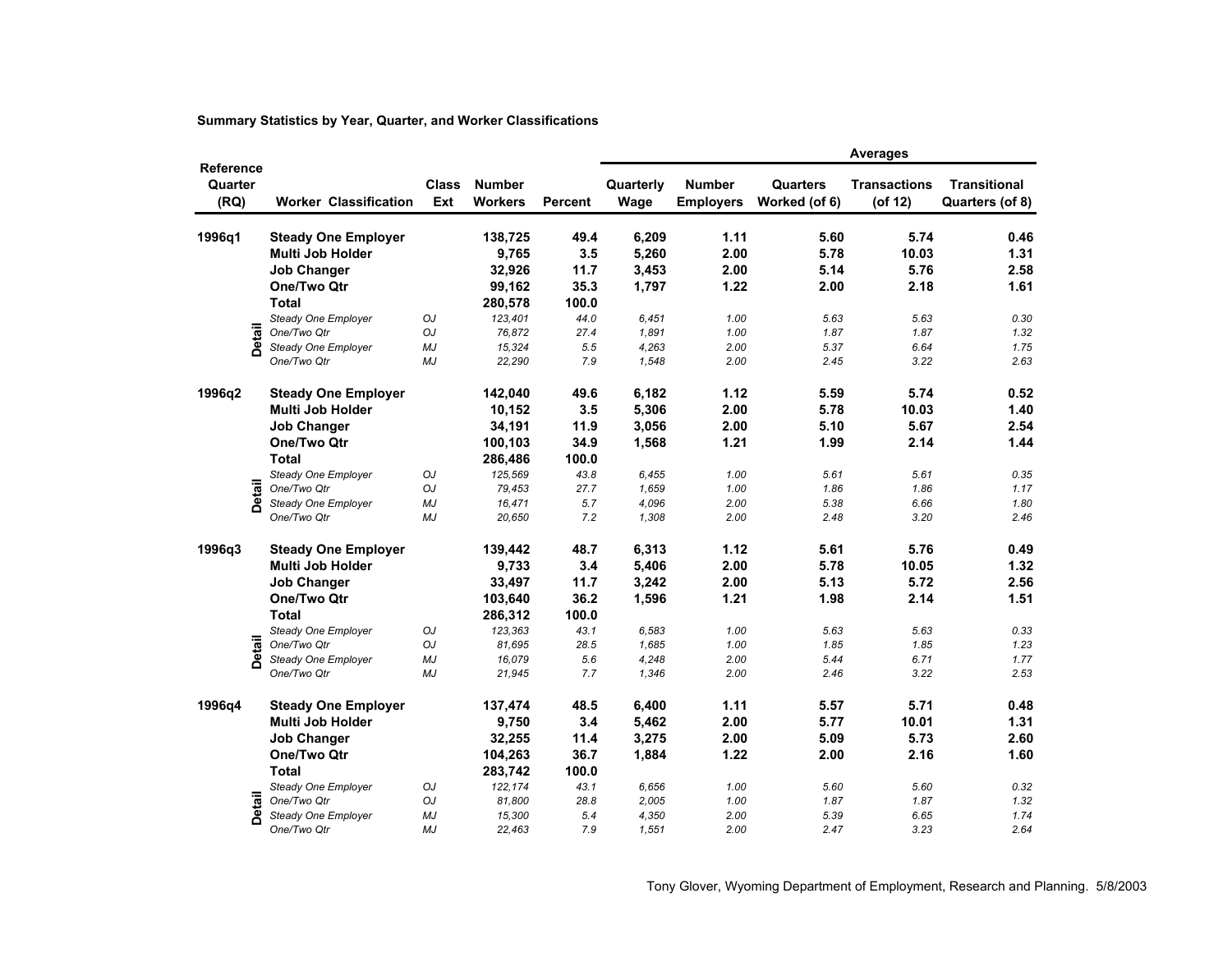|                                     |               |                              |                     |                                 |                |                   |                                   |                                  | <b>Averages</b>                |                                        |
|-------------------------------------|---------------|------------------------------|---------------------|---------------------------------|----------------|-------------------|-----------------------------------|----------------------------------|--------------------------------|----------------------------------------|
| <b>Reference</b><br>Quarter<br>(RQ) |               | <b>Worker Classification</b> | <b>Class</b><br>Ext | <b>Number</b><br><b>Workers</b> | <b>Percent</b> | Quarterly<br>Wage | <b>Number</b><br><b>Employers</b> | <b>Quarters</b><br>Worked (of 6) | <b>Transactions</b><br>(of 12) | <b>Transitional</b><br>Quarters (of 8) |
| 1997q1                              |               | <b>Steady One Employer</b>   |                     | 137,021                         | 48.2           | 6,396             | 1.11                              | 5.57                             | 5.72                           | 0.49                                   |
|                                     |               | Multi Job Holder             |                     | 9,771                           | 3.4            | 5,534             | 2.00                              | 5.79                             | 10.05                          | 1.31                                   |
|                                     |               | <b>Job Changer</b>           |                     | 34,647                          | 12.2           | 3,477             | 2.00                              | 5.13                             | 5.74                           | 2.58                                   |
|                                     |               | One/Two Qtr                  |                     | 102,725                         | 36.1           | 1,868             | 1.22                              | 1.98                             | 2.14                           | 1.60                                   |
|                                     |               | <b>Total</b>                 |                     | 284,164                         | 100.0          |                   |                                   |                                  |                                |                                        |
|                                     |               | Steady One Employer          | OJ                  | 121,297                         | 42.7           | 6,665             | 1.00                              | 5.60                             | 5.60                           | 0.33                                   |
|                                     | Detail        | One/Two Qtr                  | OJ                  | 80,194                          | 28.2           | 1,978             | 1.00                              | 1.84                             | 1.84                           | 1.32                                   |
|                                     |               | Steady One Employer          | MJ                  | 15,724                          | 5.5            | 4,324             | 2.00                              | 5.39                             | 6.64                           | 1.75                                   |
|                                     |               | One/Two Qtr                  | MJ                  | 22,531                          | 7.9            | 1,580             | 2.00                              | 2.49                             | 3.22                           | 2.63                                   |
|                                     |               |                              |                     |                                 | 48.0           | 6,355             | 1.12                              | 5.58                             | 5.74                           |                                        |
| 1997q2                              |               | <b>Steady One Employer</b>   |                     | 139,644                         |                |                   |                                   |                                  |                                | 0.53                                   |
|                                     |               | Multi Job Holder             |                     | 10,234                          | 3.5            | 5,586             | 2.00                              | 5.79                             | 10.03                          | 1.36                                   |
|                                     |               | <b>Job Changer</b>           |                     | 37,815                          | 13.0           | 3,344             | 2.00                              | 5.14                             | 5.68                           | 2.52                                   |
|                                     |               | One/Two Qtr                  |                     | 103,168                         | 35.5           | 1,758             | 1.21                              | 1.98                             | 2.12                           | 1.45                                   |
|                                     |               | <b>Total</b>                 |                     | 290,861                         | 100.0          |                   |                                   |                                  |                                |                                        |
|                                     |               | Steady One Employer          | OJ                  | 123,145                         | 42.3           | 6,638             | 1.00                              | 5.61                             | 5.61                           | 0.37                                   |
|                                     | <b>Detail</b> | One/Two Qtr                  | OJ                  | 81,931                          | 28.2           | 1,875             | 1.00                              | 1.84                             | 1.84                           | 1.18                                   |
|                                     |               | Steady One Employer          | MJ                  | 16,499                          | 5.7            | 4,240             | 2.00                              | 5.38                             | 6.68                           | 1.77                                   |
|                                     |               | One/Two Qtr                  | MJ                  | 21,237                          | 7.3            | 1,423             | 2.00                              | 2.48                             | 3.20                           | 2.48                                   |
| 1997q3                              |               | <b>Steady One Employer</b>   |                     | 138,992                         | 47.8           | 6,510             | 1.12                              | 5.59                             | 5.75                           | 0.51                                   |
|                                     |               | <b>Multi Job Holder</b>      |                     | 9,848                           | 3.4            | 5,688             | 2.00                              | 5.79                             | 10.06                          | 1.28                                   |
|                                     |               | <b>Job Changer</b>           |                     | 36,056                          | 12.4           | 3,426             | 2.00                              | 5.17                             | 5.73                           | 2.53                                   |
|                                     |               | <b>One/Two Qtr</b>           |                     | 106,078                         | 36.5           | 1,764             | 1.21                              | 1.98                             | 2.14                           | 1.51                                   |
|                                     |               | <b>Total</b>                 |                     | 290,974                         | 100.0          |                   |                                   |                                  |                                |                                        |
|                                     |               | Steady One Employer          | OJ                  | 122,045                         | 41.9           | 6,749             | 1.00                              | 5.61                             | 5.61                           | 0.34                                   |
|                                     | <b>Detail</b> | One/Two Qtr                  | OJ                  | 83,368                          | 28.7           | 1,868             | 1.00                              | 1.84                             | 1.84                           | 1.23                                   |
|                                     |               | Steady One Employer          | MJ                  | 16,947                          | 5.8            | 4,790             | 2.00                              | 5.41                             | 6.69                           | 1.74                                   |
|                                     |               | One/Two Qtr                  | MJ                  | 22,710                          | 7.8            | 1,480             | 2.00                              | 2.47                             | 3.23                           | 2.54                                   |
| 1997q4                              |               | <b>Steady One Employer</b>   |                     | 139,020                         | 48.4           | 6,595             | 1.12                              | 5.56                             | 5.71                           | 0.49                                   |
|                                     |               | <b>Multi Job Holder</b>      |                     | 10,144                          | 3.5            | 5,760             | 2.00                              | 5.77                             | 10.03                          | 1.26                                   |
|                                     |               | <b>Job Changer</b>           |                     | 34,070                          | 11.9           | 3,454             | 2.00                              | 5.09                             | 5.74                           | 2.58                                   |
|                                     |               | One/Two Qtr                  |                     | 103,962                         | 36.2           | 2,035             | 1.22                              | 2.01                             | 2.18                           | 1.60                                   |
|                                     |               | <b>Total</b>                 |                     | 287,196                         | 100.0          |                   |                                   |                                  |                                |                                        |
|                                     |               | Steady One Employer          | OJ                  | 123,017                         | 42.8           | 6,833             | 1.00                              | 5.59                             | 5.59                           | 0.33                                   |
|                                     | <b>Detail</b> | One/Two Qtr                  | OJ                  | 81,007                          | 28.2           | 2,175             | 1.00                              | 1.87                             | 1.87                           | 1.31                                   |
|                                     |               | Steady One Employer          | MJ                  | 16,003                          | 5.6            | 4,759             | 2.00                              | 5.34                             | 6.60                           | 1.76                                   |
|                                     |               | One/Two Qtr                  | MJ                  | 22,955                          | 8.0            | 1,660             | 2.00                              | 2.48                             | 3.24                           | 2.65                                   |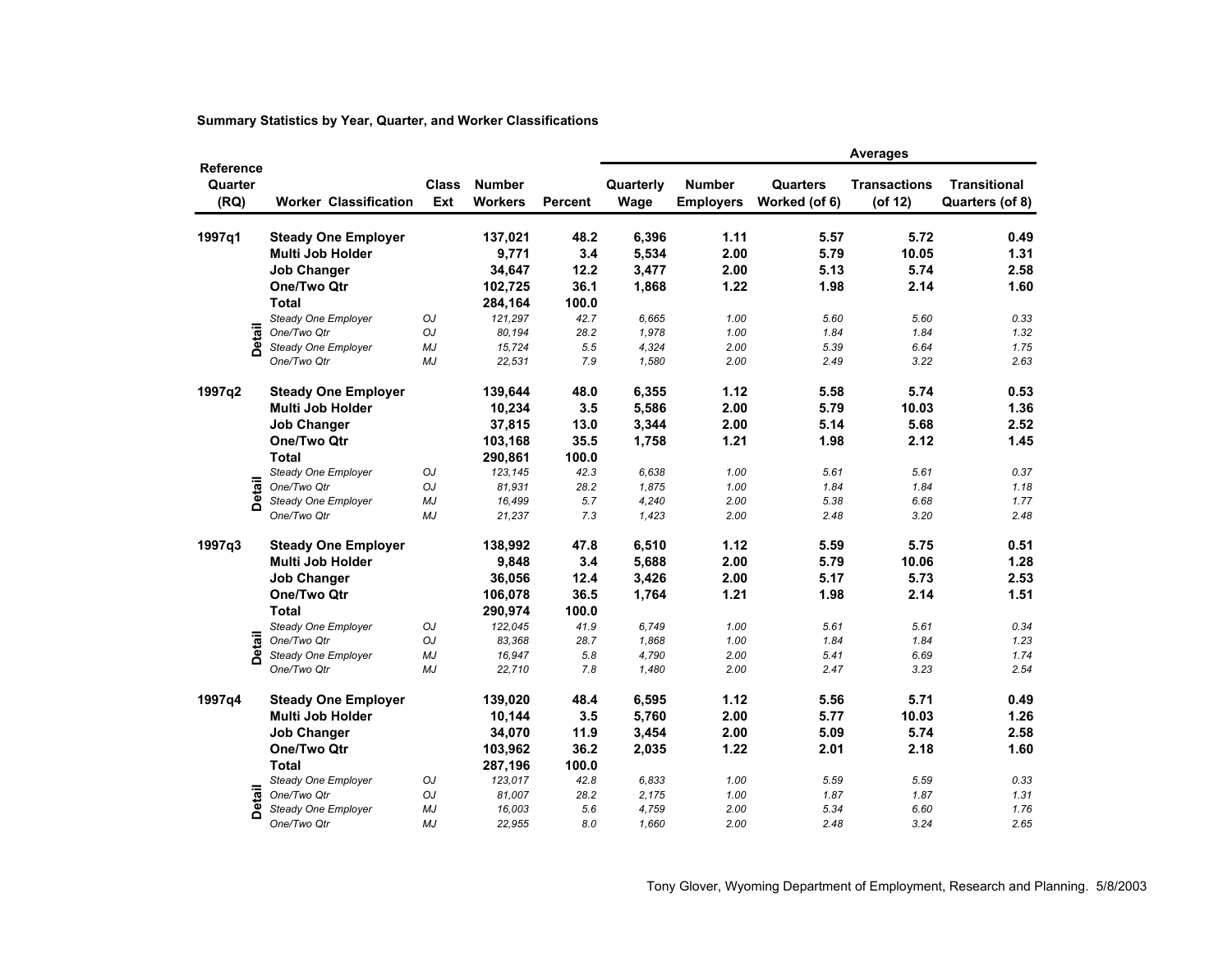|                                     |               |                              |                     |                                 |                |                   |                                   |                           | <b>Averages</b>                |                                        |
|-------------------------------------|---------------|------------------------------|---------------------|---------------------------------|----------------|-------------------|-----------------------------------|---------------------------|--------------------------------|----------------------------------------|
| <b>Reference</b><br>Quarter<br>(RQ) |               | <b>Worker Classification</b> | <b>Class</b><br>Ext | <b>Number</b><br><b>Workers</b> | <b>Percent</b> | Quarterly<br>Wage | <b>Number</b><br><b>Employers</b> | Quarters<br>Worked (of 6) | <b>Transactions</b><br>(of 12) | <b>Transitional</b><br>Quarters (of 8) |
| 1998q1                              |               | <b>Steady One Employer</b>   |                     | 140,086                         | 48.6           | 6,624             | 1.12                              | 5.58                      | 5.73                           | 0.48                                   |
|                                     |               | Multi Job Holder             |                     | 10,293                          | 3.6            | 5,833             | 2.00                              | 5.80                      | 10.10                          | 1.27                                   |
|                                     |               | <b>Job Changer</b>           |                     | 35,552                          | 12.3           | 3,682             | 2.00                              | 5.12                      | 5.74                           | 2.59                                   |
|                                     |               | One/Two Qtr                  |                     | 102,084                         | 35.4           | 1,970             | 1.22                              | 1.98                      | 2.15                           | 1.61                                   |
|                                     |               | <b>Total</b>                 |                     | 288,015                         | 100.0          |                   |                                   |                           |                                |                                        |
|                                     |               | Steady One Employer          | OJ                  | 123,972                         | 43.0           | 6,884             | 1.00                              | 5.61                      | 5.61                           | 0.32                                   |
|                                     | <b>Detail</b> | One/Two Qtr                  | OJ                  | 79,369                          | 27.6           | 2,078             | 1.00                              | 1.84                      | 1.84                           | 1.31                                   |
|                                     |               | Steady One Employer          | MJ                  | 16,114                          | 5.6            | 4,627             | 2.00                              | 5.37                      | 6.65                           | 1.76                                   |
|                                     |               | One/Two Qtr                  | MJ                  | 22,715                          | 7.9            | 1,690             | 2.00                              | 2.48                      | 3.23                           | 2.64                                   |
| 1998q2                              |               | <b>Steady One Employer</b>   |                     | 143,128                         | 48.1           | 6,613             | 1.12                              | 5.58                      | 5.74                           | 0.52                                   |
|                                     |               | Multi Job Holder             |                     | 10,595                          | 3.6            | 5,873             | 2.00                              | 5.80                      | 10.10                          | 1.34                                   |
|                                     |               | <b>Job Changer</b>           |                     | 38,522                          | 12.9           | 3,621             | 2.00                              | 5.10                      | 5.68                           | 2.56                                   |
|                                     |               | One/Two Qtr                  |                     | 105,303                         | 35.4           | 1,820             | 1.21                              | 1.95                      | 2.09                           | 1.44                                   |
|                                     |               | <b>Total</b>                 |                     | 297,548                         | 100.0          |                   |                                   |                           |                                |                                        |
|                                     |               | Steady One Employer          | OJ                  | 125,801                         | 42.3           | 6,909             | 1.00                              | 5.61                      | 5.61                           | 0.35                                   |
|                                     | <b>Detail</b> | One/Two Qtr                  | OJ                  | 83,414                          | 28.0           | 1,925             | 1.00                              | 1.81                      | 1.81                           | 1.17                                   |
|                                     |               | Steady One Employer          | MJ                  | 17,327                          | 5.8            | 4,462             | 2.00                              | 5.37                      | 6.65                           | 1.79                                   |
|                                     |               | One/Two Qtr                  | MJ                  | 21,889                          | 7.4            | 1,528             | 2.00                              | 2.47                      | 3.19                           | 2.48                                   |
| 1998q3                              |               | <b>Steady One Employer</b>   |                     | 141,033                         | 47.4           | 6,772             | 1.12                              | 5.59                      | 5.74                           | 0.50                                   |
|                                     |               | Multi Job Holder             |                     | 10,451                          | 3.5            | 5,986             | 2.00                              | 5.78                      | 10.05                          | 1.30                                   |
|                                     |               | <b>Job Changer</b>           |                     | 37,539                          | 12.6           | 3,844             | 2.00                              | 5.15                      | 5.75                           | 2.55                                   |
|                                     |               | One/Two Qtr                  |                     | 108,702                         | 36.5           | 1,885             | 1.21                              | 1.94                      | 2.10                           | 1.51                                   |
|                                     |               | <b>Total</b>                 |                     | 297,725                         | 100.0          |                   |                                   |                           |                                |                                        |
|                                     |               | Steady One Employer          | OJ                  | 124,537                         | 41.8           | 7.047             | 1.00                              | 5.62                      | 5.62                           | 0.34                                   |
|                                     | <b>Detail</b> | One/Two Qtr                  | OJ                  | 85,710                          | 28.8           | 1,995             | 1.00                              | 1.80                      | 1.80                           | 1.23                                   |
|                                     |               | Steady One Employer          | MJ                  | 16,496                          | 5.5            | 4,695             | 2.00                              | 5.41                      | 6.68                           | 1.76                                   |
|                                     |               | One/Two Qtr                  | MJ                  | 22,992                          | 7.7            | 1,586             | 2.00                              | 2.46                      | 3.22                           | 2.55                                   |
| 1998q4                              |               | <b>Steady One Employer</b>   |                     | 140,561                         | 47.5           | 6,886             | 1.12                              | 5.54                      | 5.68                           | 0.53                                   |
|                                     |               | Multi Job Holder             |                     | 10,376                          | 3.5            | 6,084             | 2.00                              | 5.76                      | 9.99                           | 1.35                                   |
|                                     |               | <b>Job Changer</b>           |                     | 35,499                          | 12.0           | 3,764             | 2.00                              | 5.09                      | 5.75                           | 2.61                                   |
|                                     |               | One/Two Qtr                  |                     | 109,263                         | 37.0           | 2,152             | 1.22                              | 1.95                      | 2.11                           | 1.59                                   |
|                                     |               | <b>Total</b>                 |                     | 295,699                         | 100.0          |                   |                                   |                           |                                |                                        |
|                                     |               | Steady One Employer          | OJ                  | 124,093                         | 42.0           | 7,168             | 1.00                              | 5.57                      | 5.57                           | 0.36                                   |
|                                     | <b>Detail</b> | One/Two Qtr                  | OJ                  | 85,663                          | 29.0           | 2,308             | 1.00                              | 1.81                      | 1.81                           | 1.30                                   |
|                                     |               | Steady One Employer          | MJ                  | 16,468                          | 5.6            | 4,762             | 2.00                              | 5.32                      | 6.54                           | 1.80                                   |
|                                     |               | One/Two Qtr                  | MJ                  | 23,600                          | 8.0            | 1,740             | 2.00                              | 2.47                      | 3.22                           | 2.65                                   |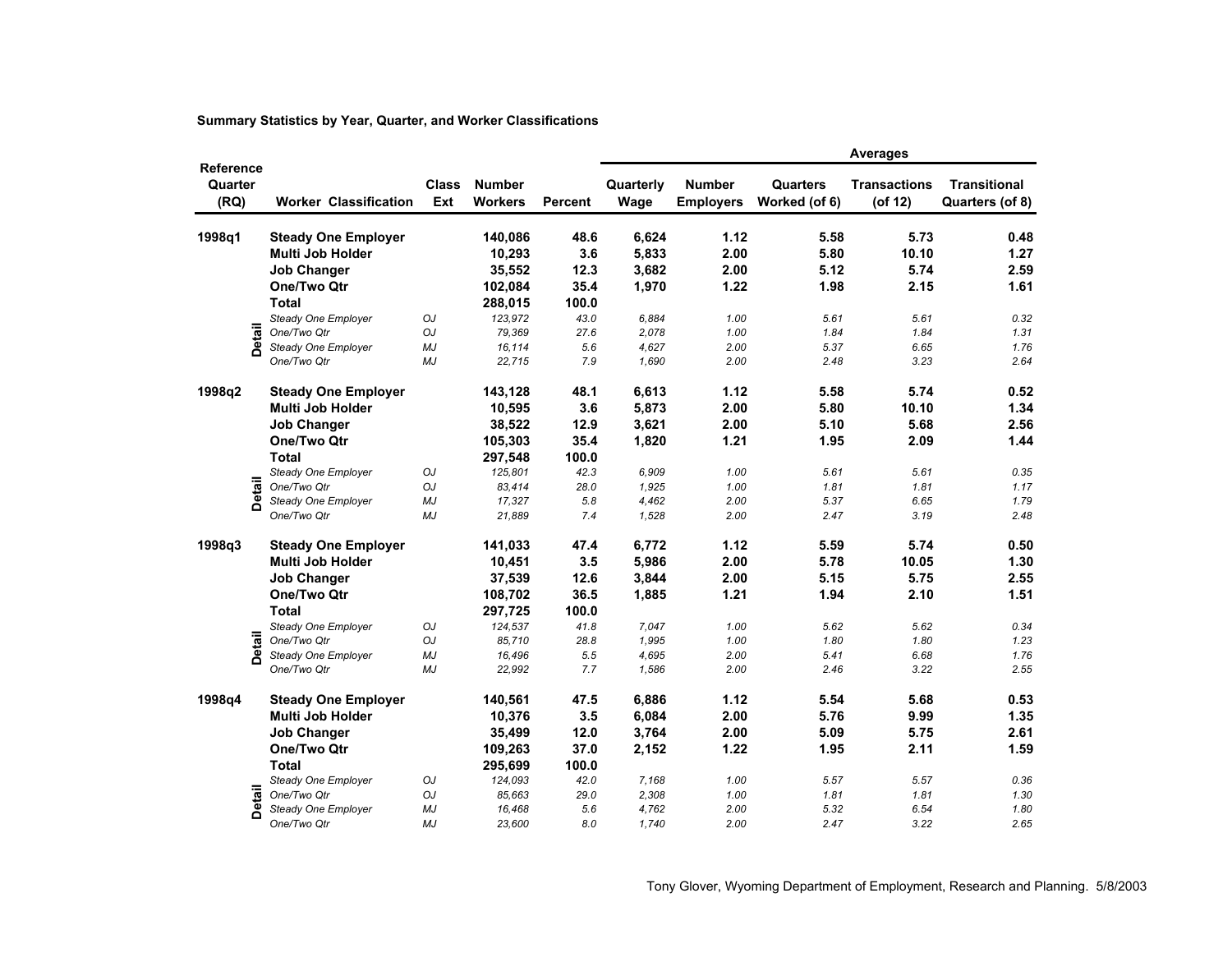| <b>Reference</b><br>Quarter<br>(RQ) |               |                                    |                     |                                 | <b>Averages</b> |                   |                                   |                           |                                |                                        |  |
|-------------------------------------|---------------|------------------------------------|---------------------|---------------------------------|-----------------|-------------------|-----------------------------------|---------------------------|--------------------------------|----------------------------------------|--|
|                                     |               | <b>Worker Classification</b>       | <b>Class</b><br>Ext | <b>Number</b><br><b>Workers</b> | <b>Percent</b>  | Quarterly<br>Wage | <b>Number</b><br><b>Employers</b> | Quarters<br>Worked (of 6) | <b>Transactions</b><br>(of 12) | <b>Transitional</b><br>Quarters (of 8) |  |
| 1999q1                              |               | <b>Steady One Employer</b>         |                     | 140,273                         | 47.2            | 6,882             | 1.13                              | 5.52                      | 5.67                           | 0.55                                   |  |
|                                     |               | Multi Job Holder                   |                     | 10,115                          | 3.4             | 6,064             | 2.00                              | 5.75                      | 9.99                           | 1.37                                   |  |
|                                     |               | <b>Job Changer</b>                 |                     | 36,346                          | 12.2            | 3,913             | 2.00                              | 5.11                      | 5.73                           | 2.59                                   |  |
|                                     |               | One/Two Qtr                        |                     | 110,234                         | 37.1            | 2,165             | 1.22                              | 1.94                      | 2.10                           | 1.58                                   |  |
|                                     |               | <b>Total</b>                       |                     | 296,968                         | 100.0           |                   |                                   |                           |                                |                                        |  |
|                                     |               | Steady One Employer                | OJ                  | 122,251                         | 41.2            | 7,120             | 1.00                              | 5.55                      | 5.55                           | 0.36                                   |  |
|                                     |               | One/Two Qtr                        | OJ                  | 86,235                          | 29.0            | 2,323             | 1.00                              | 1.79                      | 1.79                           | 1.29                                   |  |
|                                     | <b>Detail</b> | Steady One Employer                | MJ                  | 18,022                          | 6.1             | 5,265             | 2.00                              | 5.33                      | 6.53                           | 1.82                                   |  |
|                                     |               | One/Two Qtr                        | MJ                  | 23,999                          | 8.1             | 1,758             | 2.00                              | 2.49                      | 3.22                           | 2.64                                   |  |
| 1999q2                              |               | <b>Steady One Employer</b>         |                     | 142,160                         | 46.6            | 6,811             | 1.13                              | 5.52                      | 5.68                           | 0.62                                   |  |
|                                     |               | Multi Job Holder                   |                     | 10,257                          | 3.4             | 6,018             | 2.00                              | 5.77                      | 9.99                           | 1.45                                   |  |
|                                     |               | <b>Job Changer</b>                 |                     | 39,243                          | 12.9            | 3,841             | 2.00                              | 5.08                      | 5.65                           | 2.57                                   |  |
|                                     |               | One/Two Qtr                        |                     | 113,644                         | 37.2            | 2,059             | 1.21                              | 1.92                      | 2.07                           | 1.44                                   |  |
|                                     |               |                                    |                     |                                 |                 |                   |                                   |                           |                                |                                        |  |
|                                     |               | <b>Total</b>                       |                     | 305,304                         | 100.0           |                   |                                   |                           |                                |                                        |  |
|                                     |               | Steady One Employer<br>One/Two Qtr | OJ<br>OJ            | 123,963<br>90,274               | 40.6<br>29.6    | 7,094<br>2,177    | 1.00<br>1.00                      | 5.55<br>1.78              | 5.55<br>1.78                   | 0.43<br>1.17                           |  |
|                                     | <b>Detail</b> | Steady One Employer                | MJ                  | 18,197                          | $6.0$           | 4,883             | 2.00                              | 5.34                      | 6.54                           | 1.88                                   |  |
|                                     |               | One/Two Qtr                        | MJ                  | 23,370                          | 7.7             | 1,734             | 2.00                              | 2.49                      | 3.17                           | 2.47                                   |  |
|                                     |               |                                    |                     |                                 | 45.5            |                   | 1.13                              | 5.53                      | 5.69                           | 0.60                                   |  |
| 1999q3                              |               | <b>Steady One Employer</b>         |                     | 139,609                         |                 | 6,910             |                                   |                           |                                |                                        |  |
|                                     |               | Multi Job Holder                   |                     | 9,821                           | 3.2             | 6,095             | 2.00                              | 5.77                      | 10.02                          | 1.40                                   |  |
|                                     |               | <b>Job Changer</b>                 |                     | 39,000                          | 12.7            | 4,166             | 2.00                              | 5.13                      | 5.70                           | 2.57                                   |  |
|                                     |               | One/Two Qtr                        |                     | 118,375                         | 38.6            | 2,199             | 1.21                              | 1.92                      | 2.06                           | 1.50                                   |  |
|                                     |               | <b>Total</b>                       |                     | 306,805                         | 100.0           |                   |                                   |                           |                                |                                        |  |
|                                     |               | Steady One Employer                | OJ                  | 121,423                         | 39.6            | 7,190             | 1.00                              | 5.56                      | 5.56                           | 0.41                                   |  |
|                                     |               | One/Two Qtr                        | OJ                  | 93,717                          | 30.5            | 2,342             | 1.00                              | 1.77                      | 1.77                           | 1.23                                   |  |
|                                     | <b>Detail</b> | Steady One Employer                | MJ                  | 18,186                          | 5.9             | 5.041             | 2.00                              | 5.35                      | 6.53                           | 1.84                                   |  |
|                                     |               | One/Two Qtr                        | MJ                  | 24,658                          | 8.0             | 1,810             | 2.00                              | 2.48                      | 3.19                           | 2.53                                   |  |
| 1999q4                              |               | <b>Steady One Employer</b>         |                     | 138,945                         | 45.4            | 7,041             | 1.12                              | 5.51                      | 5.66                           | 0.57                                   |  |
|                                     |               | Multi Job Holder                   |                     | 10,059                          | 3.3             | 6,155             | 2.00                              | 5.75                      | 9.95                           | 1.40                                   |  |
|                                     |               | <b>Job Changer</b>                 |                     | 37,734                          | 12.3            | 4,114             | 2.00                              | 5.08                      | 5.71                           | 2.58                                   |  |
|                                     |               | One/Two Qtr                        |                     | 119,154                         | 39.0            | 2,413             | 1.21                              | 1.94                      | 2.09                           | 1.56                                   |  |
|                                     |               | <b>Total</b>                       |                     | 305,892                         | 100.0           |                   |                                   |                           |                                |                                        |  |
|                                     |               | Steady One Employer                | OJ                  | 121,959                         | 39.9            | 7,316             | 1.00                              | 5.53                      | 5.53                           | 0.40                                   |  |
|                                     | <b>Detail</b> | One/Two Qtr                        | OJ                  | 93,988                          | 30.7            | 2,576             | 1.00                              | 1.79                      | 1.79                           | 1.28                                   |  |
|                                     |               | Steady One Employer                | MJ                  | 16,986                          | 5.6             | 5.069             | 2.00                              | 5.34                      | 6.55                           | 1.81                                   |  |
|                                     |               | One/Two Qtr                        | MJ                  | 25,166                          | 8.2             | 1,973             | 2.00                              | 2.48                      | 3.21                           | 2.61                                   |  |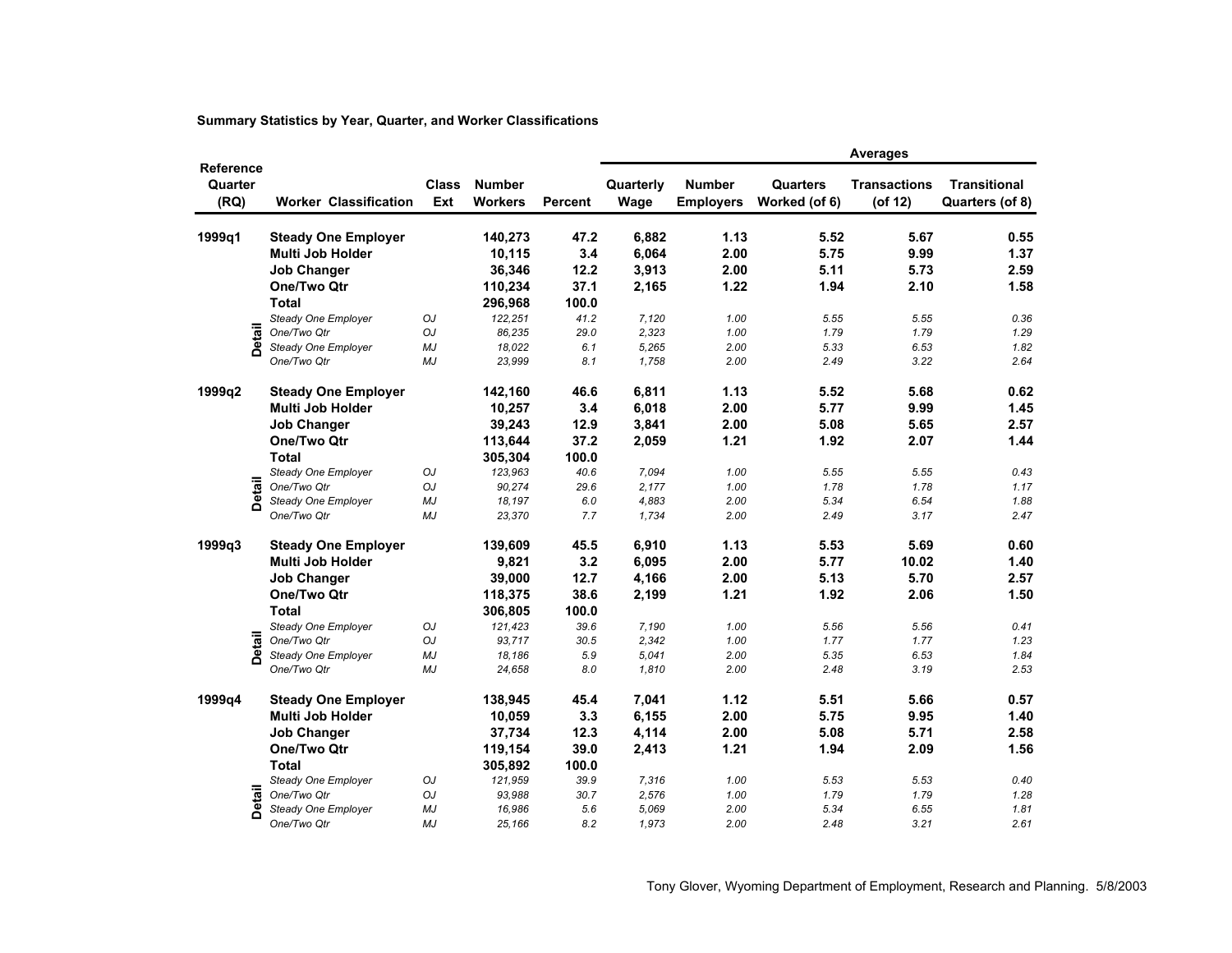| <b>Reference</b><br>Quarter<br>(RQ) |               |                              |                     | <b>Number</b><br><b>Workers</b> | <b>Percent</b> | <b>Averages</b>   |                                   |                           |                                |                                        |  |  |
|-------------------------------------|---------------|------------------------------|---------------------|---------------------------------|----------------|-------------------|-----------------------------------|---------------------------|--------------------------------|----------------------------------------|--|--|
|                                     |               | <b>Worker Classification</b> | <b>Class</b><br>Ext |                                 |                | Quarterly<br>Wage | <b>Number</b><br><b>Employers</b> | Quarters<br>Worked (of 6) | <b>Transactions</b><br>(of 12) | <b>Transitional</b><br>Quarters (of 8) |  |  |
| 2000q1                              |               | <b>Steady One Employer</b>   |                     | 141,456                         | 46.0           | 7,162             | 1.13                              | 5.52                      | 5.67                           | 0.57                                   |  |  |
|                                     |               | Multi Job Holder             |                     | 10,416                          | 3.4            | 6,317             | 2.00                              | 5.76                      | 9.96                           | 1.39                                   |  |  |
|                                     |               | <b>Job Changer</b>           |                     | 38,620                          | 12.6           | 4,086             | 2.00                              | 5.10                      | 5.70                           | 2.60                                   |  |  |
|                                     |               | One/Two Qtr                  |                     | 116,869                         | 38.0           | 2,433             | 1.22                              | 1.93                      | 2.08                           | 1.57                                   |  |  |
|                                     |               | <b>Total</b>                 |                     | 307,361                         | 100.0          |                   |                                   |                           |                                |                                        |  |  |
|                                     |               | Steady One Employer          | OJ                  | 123,578                         | 40.2           | 7,436             | 1.00                              | 5.54                      | 5.54                           | 0.39                                   |  |  |
|                                     | <b>Detail</b> | One/Two Otr                  | OJ                  | 91,710                          | 29.8           | 2,606             | 1.00                              | 1.77                      | 1.77                           | 1.28                                   |  |  |
|                                     |               | Steady One Employer          | MJ                  | 17,878                          | 5.8            | 5,269             | 2.00                              | 5.33                      | 6.55                           | 1.82                                   |  |  |
|                                     |               | One/Two Qtr                  | МJ                  | 25,159                          | 8.2            | 1,982             | 2.00                              | 2.49                      | 3.20                           | 2.61                                   |  |  |
|                                     |               |                              |                     |                                 |                |                   |                                   |                           |                                |                                        |  |  |
| 2000q2                              |               | <b>Steady One Employer</b>   |                     | 147,294                         | 47.1           | 7,166             | 1.13                              | 5.51                      | 5.66                           | 0.58                                   |  |  |
|                                     |               | Multi Job Holder             |                     | 10,953                          | 3.5            | 6,388             | 2.00                              | 5.75                      | 9.95                           | 1.43                                   |  |  |
|                                     |               | <b>Job Changer</b>           |                     | 39,666                          | 12.7           | 3,765             | 2.00                              | 5.08                      | 5.67                           | 2.57                                   |  |  |
|                                     |               | One/Two Qtr                  |                     | 115,024                         | 36.8           | 2,214             | 1.21                              | 1.93                      | 2.08                           | 1.46                                   |  |  |
|                                     |               | <b>Total</b>                 |                     | 312,937                         | 100.0          |                   |                                   |                           |                                |                                        |  |  |
|                                     |               | Steady One Employer          | OJ                  | 128,531                         | 41.1           | 7,487             | 1.00                              | 5.53                      | 5.53                           | 0.40                                   |  |  |
|                                     | <b>Detail</b> | One/Two Qtr                  | OJ                  | 90,822                          | 29.0           | 2,341             | 1.00                              | 1.78                      | 1.78                           | 1.18                                   |  |  |
|                                     |               | Steady One Employer          | MJ                  | 18,763                          | 6.0            | 4,967             | 2.00                              | 5.31                      | 6.55                           | 1.82                                   |  |  |
|                                     |               | One/Two Qtr                  | MJ                  | 24,202                          | 7.7            | 1,872             | 2.00                              | 2.49                      | 3.19                           | 2.50                                   |  |  |
| 2000q3                              |               | <b>Steady One Employer</b>   |                     | 145,780                         | 46.8           | 7,344             | 1.13                              | 5.56                      | 5.72                           | 0.54                                   |  |  |
|                                     |               | <b>Multi Job Holder</b>      |                     | 10,810                          | 3.5            | 6,468             | 2.00                              | 5.76                      | 9.99                           | 1.36                                   |  |  |
|                                     |               | <b>Job Changer</b>           |                     | 38,734                          | 12.4           | 3,953             | 2.00                              | 5.13                      | 5.75                           | 2.59                                   |  |  |
|                                     |               | One/Two Qtr                  |                     | 115,968                         | 37.3           | 2,176             | 1.22                              | 1.95                      | 2.11                           | 1.52                                   |  |  |
|                                     |               | <b>Total</b>                 |                     | 311,292                         | 100.0          |                   |                                   |                           |                                |                                        |  |  |
|                                     |               | Steady One Employer          | OJ                  | 127,220                         | 40.9           | 7,651             | 1.00                              | 5.59                      | 5.59                           | 0.36                                   |  |  |
|                                     | <b>Detail</b> | One/Two Qtr                  | OJ                  | 90,954                          | 29.2           | 2,311             | 1.00                              | 1.80                      | 1.80                           | 1.23                                   |  |  |
|                                     |               | Steady One Employer          | MJ                  | 18,560                          | 6.0            | 5,237             | 2.00                              | 5.39                      | 6.63                           | 1.78                                   |  |  |
|                                     |               | One/Two Qtr                  | MJ                  | 25,014                          | 8.0            | 1,820             | 2.00                              | 2.48                      | 3.23                           | 2.58                                   |  |  |
| 2000q4                              |               | <b>Steady One Employer</b>   |                     | 145,486                         | 47.2           | 7,422             | 1.12                              | 5.56                      | 5.71                           | 0.52                                   |  |  |
|                                     |               | <b>Multi Job Holder</b>      |                     | 11,080                          | 3.6            | 6,523             | 2.00                              | 5.78                      | 10.00                          | 1.34                                   |  |  |
|                                     |               | <b>Job Changer</b>           |                     | 38,384                          | 12.5           | 3,891             | 2.00                              | 5.10                      | 5.75                           | 2.59                                   |  |  |
|                                     |               | One/Two Qtr                  |                     | 113,298                         | 36.8           | 2,341             | 1.22                              | 1.97                      | 2.14                           | 1.59                                   |  |  |
|                                     |               | <b>Total</b>                 |                     | 308,248                         | 100.0          |                   |                                   |                           |                                |                                        |  |  |
|                                     |               | Steady One Employer          | OJ                  | 127,721                         | 41.4           | 7,702             | 1.00                              | 5.58                      | 5.58                           | 0.35                                   |  |  |
|                                     | Detail        | One/Two Qtr                  | OJ                  | 88,259                          | 28.6           | 2,500             | 1.00                              | 1.83                      | 1.83                           | 1.29                                   |  |  |
|                                     |               | Steady One Employer          | MJ                  | 17,765                          | 5.8            | 5,408             | 2.00                              | 5.38                      | 6.63                           | 1.77                                   |  |  |
|                                     |               | One/Two Qtr                  | MJ                  | 25,039                          | 8.1            | 1,929             | 2.00                              | 2.49                      | 3.25                           | 2.65                                   |  |  |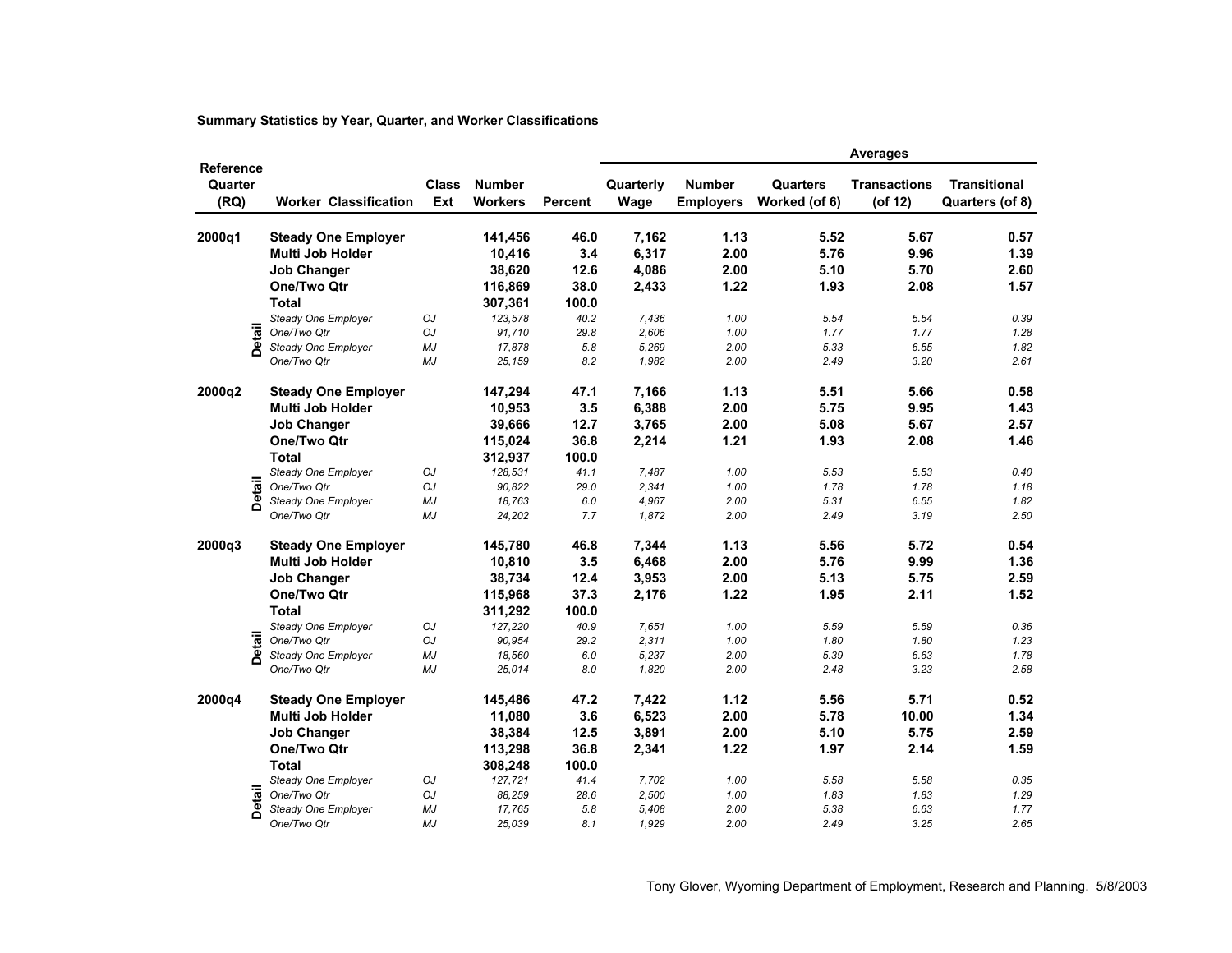| <b>Reference</b><br>Quarter<br>(RQ) |               |                                    |                     |                                 | <b>Averages</b> |                   |                                   |                           |                                |                                        |  |
|-------------------------------------|---------------|------------------------------------|---------------------|---------------------------------|-----------------|-------------------|-----------------------------------|---------------------------|--------------------------------|----------------------------------------|--|
|                                     |               | <b>Worker Classification</b>       | <b>Class</b><br>Ext | <b>Number</b><br><b>Workers</b> | <b>Percent</b>  | Quarterly<br>Wage | <b>Number</b><br><b>Employers</b> | Quarters<br>Worked (of 6) | <b>Transactions</b><br>(of 12) | <b>Transitional</b><br>Quarters (of 8) |  |
| 2001q1                              |               | <b>Steady One Employer</b>         |                     | 145,847                         | 47.1            | 7,492             | 1.13                              | 5.54                      | 5.70                           | 0.53                                   |  |
|                                     |               | Multi Job Holder                   |                     | 10,988                          | 3.5             | 6,592             | 2.00                              | 5.77                      | 10.02                          | 1.35                                   |  |
|                                     |               | <b>Job Changer</b>                 |                     | 39,707                          | 12.8            | 4,072             | 2.00                              | 5.11                      | 5.74                           | 2.61                                   |  |
|                                     |               | One/Two Qtr                        |                     | 113,208                         | 36.5            | 2,385             | 1.22                              | 1.96                      | 2.12                           | 1.58                                   |  |
|                                     |               | <b>Total</b>                       |                     | 309,750                         | 100.0           |                   |                                   |                           |                                |                                        |  |
|                                     |               | Steady One Employer                | OJ                  | 127,483                         | 41.2            | 7,770             | 1.00                              | 5.57                      | 5.57                           | 0.35                                   |  |
|                                     | <b>Detail</b> | One/Two Otr                        | OJ                  | 88,158                          | 28.5            | 2,543             | 1.00                              | 1.80                      | 1.80                           | 1.29                                   |  |
|                                     |               | Steady One Employer                | MJ                  | 18,364                          | 5.9             | 5,567             | 2.00                              | 5.36                      | 6.61                           | 1.75                                   |  |
|                                     |               | One/Two Qtr                        | МJ                  | 25,050                          | 8.1             | 1,981             | 2.00                              | 2.49                      | 3.23                           | 2.63                                   |  |
| 2001q2                              |               | <b>Steady One Employer</b>         |                     | 148,593                         | 46.4            | 7,516             | 1.13                              | 5.53                      | 5.69                           | 0.58                                   |  |
|                                     |               | Multi Job Holder                   |                     | 11,306                          | 3.5             | 6,617             | 2.00                              | 5.77                      | 9.99                           | 1.42                                   |  |
|                                     |               | <b>Job Changer</b>                 |                     | 42,131                          | 13.1            |                   | 2.00                              | 5.09                      | 5.68                           | 2.57                                   |  |
|                                     |               |                                    |                     |                                 |                 | 4,066             |                                   |                           |                                |                                        |  |
|                                     |               | One/Two Qtr                        |                     | 118,396                         | 36.9            | 2,329             | 1.21                              | 1.92                      | 2.07                           | 1.45                                   |  |
|                                     |               | <b>Total</b>                       |                     | 320,426                         | 100.0           |                   |                                   |                           |                                |                                        |  |
|                                     |               | Steady One Employer                | OJ                  | 129,833                         | 40.5            | 7,802             | 1.00                              | 5.55                      | 5.55                           | 0.40                                   |  |
|                                     | <b>Detail</b> | One/Two Qtr                        | OJ                  | 93,633                          | 29.2            | 2,478             | 1.00                              | 1.77                      | 1.77                           | 1.17                                   |  |
|                                     |               | Steady One Employer<br>One/Two Qtr | MJ<br>MJ            | 18,760<br>24,763                | 5.9<br>7.7      | 5.532<br>1,930    | 2.00<br>2.00                      | 5.34<br>2.50              | 6.60<br>3.20                   | 1.79<br>2.50                           |  |
|                                     |               |                                    |                     |                                 |                 |                   |                                   |                           |                                |                                        |  |
| 2001q3                              |               | <b>Steady One Employer</b>         |                     | 147,225                         | 45.4            | 7,692             | 1.13                              | 5.53                      | 5.68                           | 0.58                                   |  |
|                                     |               | <b>Multi Job Holder</b>            |                     | 10,924                          | 3.4             | 6,813             | 2.00                              | 5.76                      | 9.99                           | 1.41                                   |  |
|                                     |               | <b>Job Changer</b>                 |                     | 40,333                          | 12.4            | 4,359             | 2.00                              | 5.12                      | 5.73                           | 2.60                                   |  |
|                                     |               | One/Two Qtr                        |                     | 125,855                         | 38.8            | 2,536             | 1.21                              | 1.90                      | 2.06                           | 1.51                                   |  |
|                                     |               | <b>Total</b>                       |                     | 324,337                         | 100.0           |                   |                                   |                           |                                |                                        |  |
|                                     |               | Steady One Employer                | OJ                  | 128,796                         | 39.7            | 7,965             | 1.00                              | 5.56                      | 5.56                           | 0.40                                   |  |
|                                     |               | One/Two Qtr                        | OJ                  | 99,349                          | 30.6            | 2,731             | 1.00                              | 1.75                      | 1.75                           | 1.22                                   |  |
|                                     | <b>Detail</b> | Steady One Employer                | MJ                  | 18,429                          | 5.7             | 5,781             | 2.00                              | 5.35                      | 6.57                           | 1.82                                   |  |
|                                     |               | One/Two Qtr                        | MJ                  | 26,506                          | 8.2             | 2,018             | 2.00                              | 2.47                      | 3.20                           | 2.58                                   |  |
| 2001q4                              |               | <b>Steady One Employer</b>         |                     | 146,485                         | 45.3            | 7,831             | 1.12                              | 5.50                      | 5.64                           | 0.58                                   |  |
|                                     |               | <b>Multi Job Holder</b>            |                     | 10,793                          | 3.3             | 6,958             | 2.00                              | 5.75                      | 9.98                           | 1.40                                   |  |
|                                     |               | <b>Job Changer</b>                 |                     | 39,176                          | 12.1            | 4,347             | 2.00                              | 5.06                      | 5.71                           | 2.61                                   |  |
|                                     |               | One/Two Qtr                        |                     | 127,191                         | 39.3            | 2,782             | 1.21                              | 1.93                      | 2.08                           | 1.57                                   |  |
|                                     |               | <b>Total</b>                       |                     | 323,645                         | 100.0           |                   |                                   |                           |                                |                                        |  |
|                                     |               | Steady One Employer                | OJ                  | 129,090                         | 39.9            | 8.108             | 1.00                              | 5.52                      | 5.52                           | 0.41                                   |  |
|                                     | Detail        | One/Two Qtr                        | OJ                  | 99,858                          | 30.9            | 2,979             | 1.00                              | 1.77                      | 1.77                           | 1.28                                   |  |
|                                     |               | Steady One Employer                | MJ                  | 17,395                          | 5.4             | 5,781             | 2.00                              | 5.32                      | 6.54                           | 1.83                                   |  |
|                                     |               | One/Two Qtr                        | MJ                  | 27,333                          | 8.4             | 2,268             | 2.00                              | 2.48                      | 3.21                           | 2.64                                   |  |